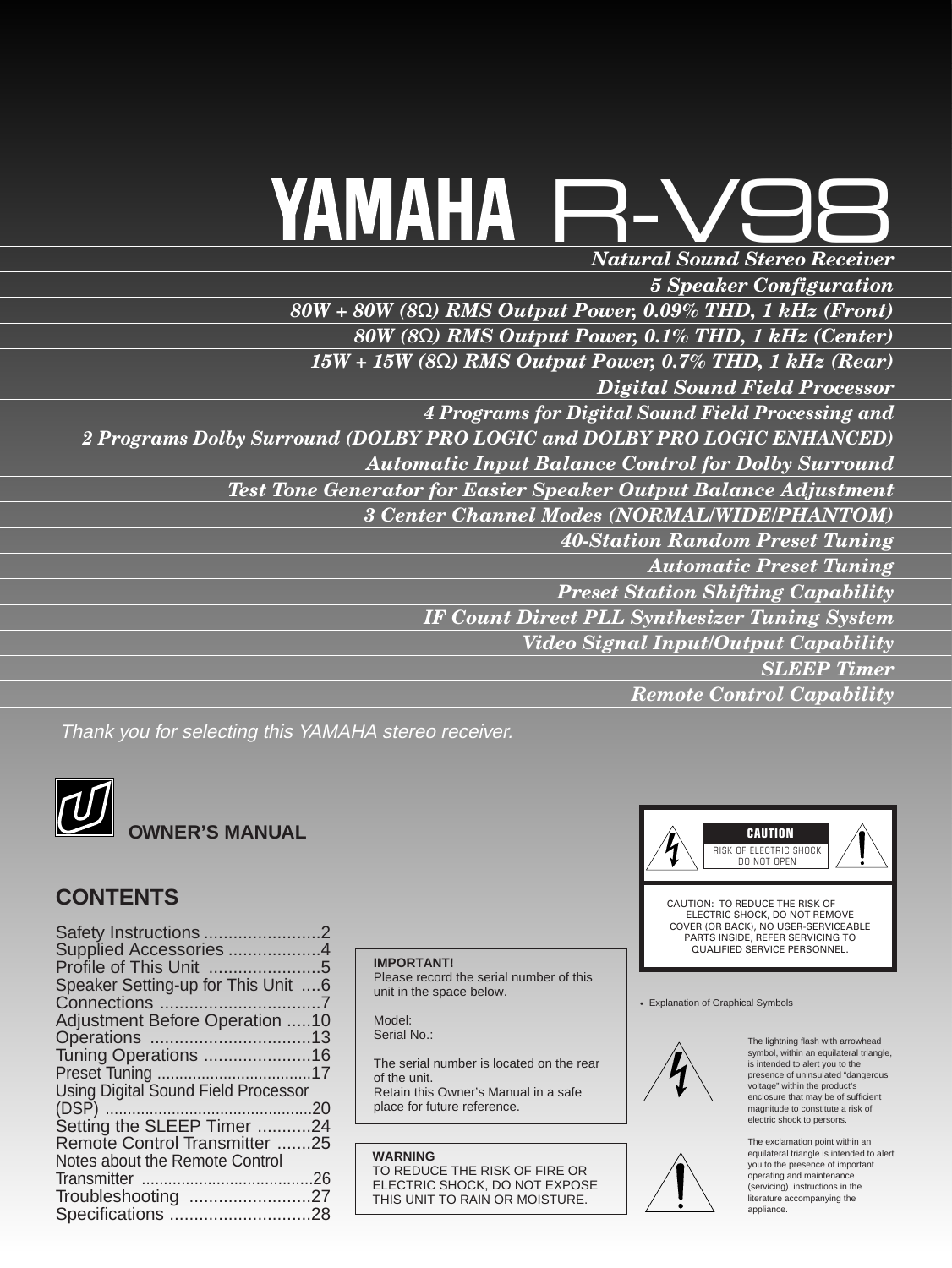## **SAFETY INSTRUCTIONS (U.S.A.)**

- **1** Read Instructions All the safety and operating instructions should be read before the unit is operated.
- **2** Retain Instructions The safety and operating instructions should be retained for future reference.
- **3** Heed Warnings All warnings on the unit and in the operating instructions should be adhered to.
- **4** Follow Instructions All operating and other instructions should be followed.
- **5** Water and Moisture The unit should not be used near water – for example, near a bathtub, washbowl, kitchen sink, laundry tub, in a wet basement, or near a swimming pool, etc.
- **6** Carts and Stands The unit should be used only with a cart or stand that is recommended by the manufacturer.
- **6A** A unit and cart combination should be moved with care. Quick stops, excessive force, and uneven surfaces may cause the unit and cart combination to overturn.



- **7** Wall or Ceiling Mounting The unit should be mounted to a wall or ceiling only as recommended by the manufacturer.
- **8** Ventilation The unit should be situated so that its location or position does not interfere with its proper ventilation. For example, the unit should not be situated on a bed, sofa, rug, or similar surface, that may block the ventilation openings; or placed in a built-in installation, such as a bookcase or cabinet that may impede the flow of air through the ventilation openings.
- **9** Heat The unit should be situated away from heat sources such as radiators, stoves, or other appliances that produce heat.
- **10** Power Sources The unit should be connected to a power supply only of the type described in the operating instructions or as marked on the unit.
- **11** Power-Cord Protection Power-supply cords should be routed so that they are not likely to be walked on or pinched by items placed upon or against them, paying particular attention to cords at plugs, convenience receptacles, and the point where they exit from the unit.
- **12** Cleaning The unit should be cleaned only as recommended by the manufacturer.
- **13** Nonuse Periods The power cord of the unit should be unplugged from the outlet when left unused for a long period of time.
- **14** Object and Liquid Entry Care should be taken so that objects do not fall into and liquids are not spilled into the inside of the unit.
- **15** Damage Requiring Service The unit should be serviced by qualified service personnel when:
- **A.** The power-supply cord or the plug has been damaged; or
- **B.** Objects have fallen, or liquid has been spilled into the unit; or
- **C.** The unit has been exposed to rain; or
- **D.** The unit does not appear to operate normally or exhibits a marked change in performance; or
- **E.** The unit has been dropped, or the cabinet damaged.
- **16** Servicing The user should not attempt to service the unit beyond those means described in the operating instructions. All other servicing should be referred to qualified service personnel.
- **17** Power Lines An outdoor antenna should be located away from power lines.
- **18** Grounding or Polarization Precautions should be taken so that the grounding or polarization is not defeated.
- **19** Outdoor Antenna Grounding If an outside antenna is connected to this unit, be sure the antenna system is grounded so as to provide some protection against voltage surges and built-up static charges. Article 810 of the National Electrical Code, ANSI/NFPA 70, provides information with regard to proper grounding of the mast and supporting structure, grounding of the lead-in wire to an antenna discharge unit, size of grounding conductors, location of antenna discharge unit, connection to grounding electrodes, and requirements for the grounding electrode.

EXAMPLE OF ANTENNA GROUNDING



#### **Note to CATV system installer (U.S.A.):**

This reminder is provided to call the CATV system installer's attention to Article 820-40 of the NEC that provides guidelines for proper grounding and, in particular, specifies that the cable ground shall be connected to the grounding system of the building, as close to the point of cable entry as practical.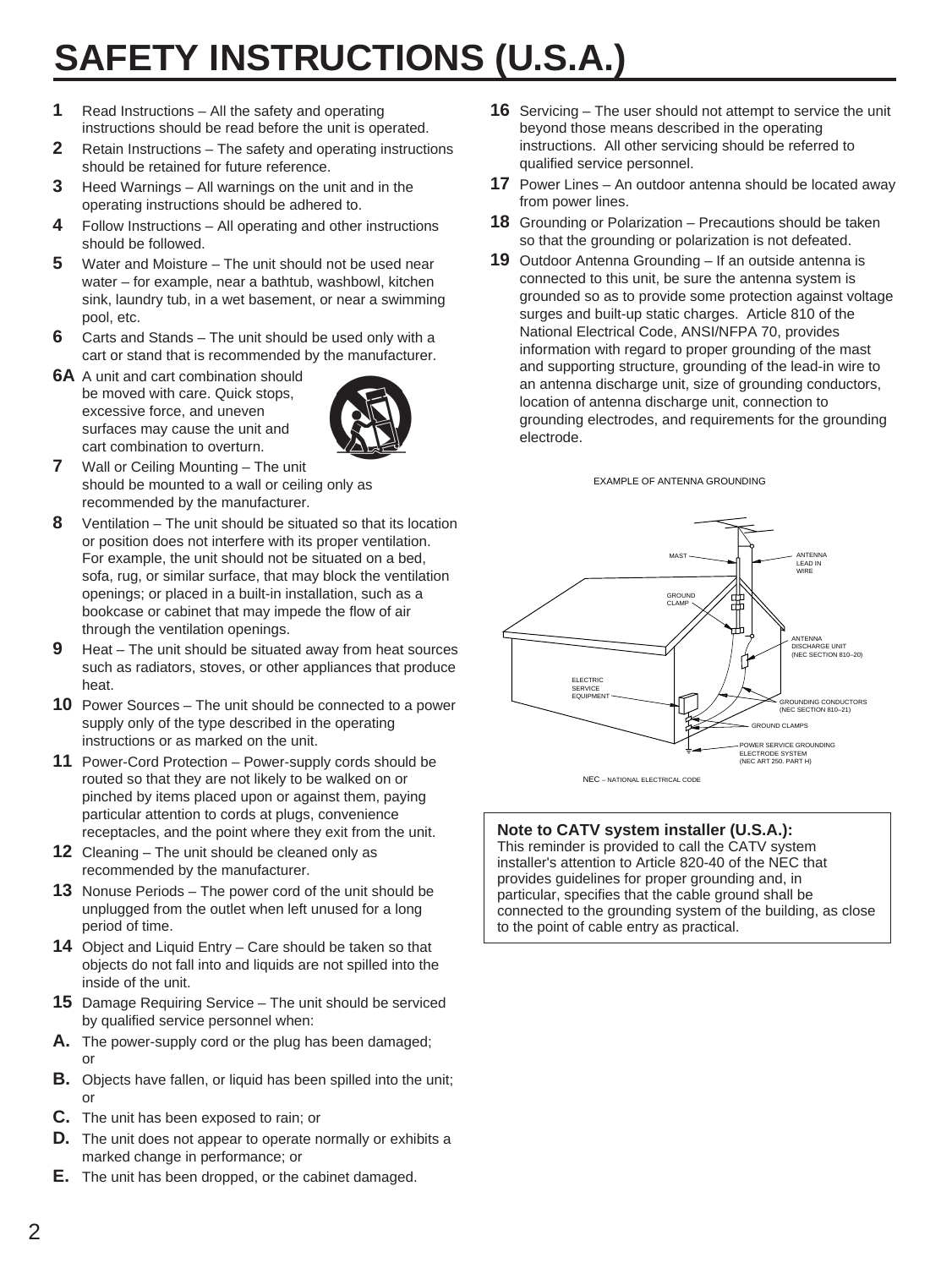## **CAUTION: READ THIS BEFORE OPERATING YOUR UNIT**

- **1** To assure the finest performance, please read this manual carefully. Keep it in a safe place for future reference.
- **2** Install this unit in a cool, dry, clean place away from windows, heat sources, sources of excessive vibration, dust, moisture and cold. Avoid sources of humming (transformers, motors). To prevent fire or electrical shock, do not expose the unit to rain or water.
- **3** Never open the cabinet. If something drops into the set, contact your dealer.
- **4** Do not use force on switches, controls or connection wires. When moving the unit, first disconnect the power plug and the wires connected to other equipment. Never pull the wires themselves.
- **5** The openings on the cabinet assure proper ventilation of the unit. If these openings are obstructed, the temperature inside the cabinet will rise rapidly and eventually damage the circuits. Therefore, avoid placing objects against these openings and do not install the unit where the flow of air through the ventilation openings could be impeded.
- **6** Always set the VOLUME control to "– ∞" before starting the audio source play. Increase the volume gradually to an appropriate level after playback has been started.
- **7** Do not attempt to clean the unit with chemical solvents; this might damage the finish. Use a clean, dry cloth.
- **8** Be sure to read the "TROUBLESHOOTING" section regarding common operating errors before concluding that the unit is faulty.
- **9** When not planning to use this unit for long periods of time (ie., vacation, etc.), disconnect the AC power plug from the wall outlet.
- **10** To prevent lightning damage, disconnect the AC power plug and disconnect the antenna cable when there is an electrical storm.
- **11** Grounding or polarization Precautions should be taken so that the grounding or polarization of an appliance is not defeated.
- **12** AC outlet

Do not connect audio equipment to the AC outlet on the rear panel if that equipment requires more power than the outlet is rated to provide.

#### **FCC INFORMATION (U.S.A.)**

#### **1. IMPORTANT NOTICE : DO NOT MODIFY THIS UNIT!** This product, when installed as indicated in the instructions contained in this manual, meets FCC requirements. Modifications not expressly approved by Yamaha may void your authority, granted by the FCC, to

- use the product. **2. IMPORTANT :** When connecting this product to accessories and/or another product use only high quality shielded cables. Cable/s supplied with this product MUST be used. Follow all installation instructions. Failure to follow instructions could void your FCC authorization to use this product in the USA.
- **3. NOTE :** This product has been tested and found to comply with the requirements listed in FCC Regulations, Part 15 for Class "B" digital devices. Compliance with these requirements provides a reasonable level of assurance that your use of this product in a residential environment will not result in harmful interference with other electronic devices.

This equipment generates/uses radio frequencies and, if not installed and used according to the instructions found in the users manual, may cause interference harmful to the operation of other electronic devices.

Compliance with FCC regulations does not guarantee that interference will not occur in all installations. If this product is found to be the source of interference, which can be determined by turning the unit "OFF" and "ON", please try to eliminate the problem by using one of the following measures:

Relocate either this product or the device that is being affected by the interference.

Utilize power outlets that are on different branch (circuit breaker or fuse) circuits or install AC line filter/s.

In the case of radio or TV interference, relocate/reorient the antenna. If the antenna lead-in is 300 ohm ribbon lead, change the lead-in to coaxial type cable.

If these corrective measures do not produce satisfactory results, please contact the local retailer authorized to distribute this type of product. If you can not locate the appropriate retailer, please contact Yamaha Electronics Corp., U.S.A. 6660 Orangethorpe Ave, Buena Park, CA 90620.

The above statements apply ONLY to those products distributed by Yamaha Corporation of America or its subsidiaries.

## **We Want You Listening For A Lifetime (U.S.A.)**

YAMAHA and the Electronic Industries Association's Consumer Electronics Group want you to get the most out of your equipment by playing it at a safe level. One that lets the sound come through loud and clear without annoying blaring or distortion – and, most importantly, without affecting your sensitive hearing. Since hearing damage from loud sounds is

often undetectable until it is too late, YAMAHA and the Electronic Industries Association's Consumer Electronics Group recommend you to avoid prolonged exposure from excessive volume levels.

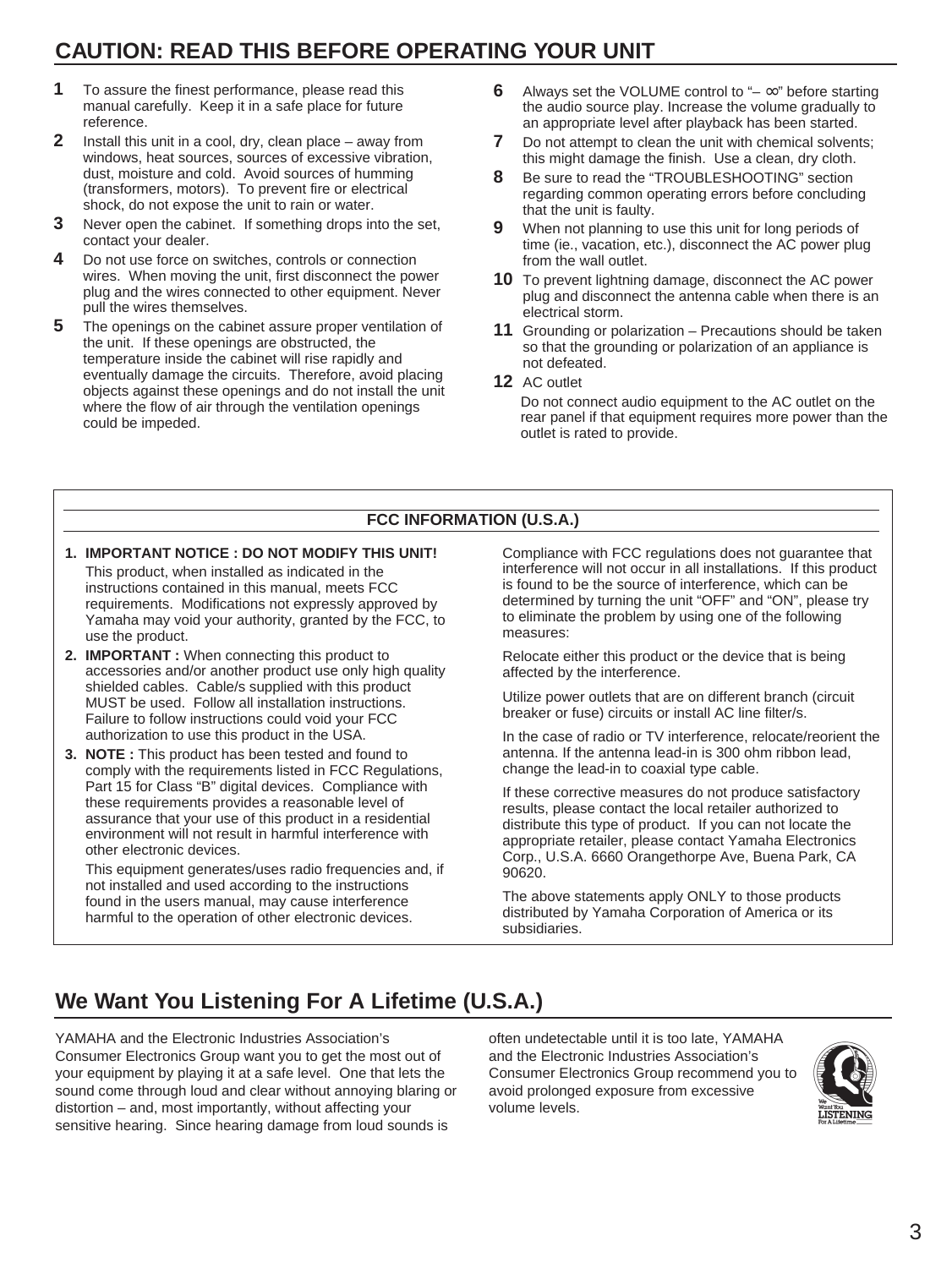This product complies with the radio frequency interference requirements of the Council Directive 82/499/EEC and/or 87/308/EEC.

The apparatus is not disconnected from the AC power source as long as it is connected to the wall outlet, even if the apparatus itself is turned off.

#### **For U.K. customers**

If the socket outlets in the home are not suitable for the plug supplied with this appliance, it should be cut off and an appropriate 3 pin plug fitted. For details, refer to the instructions described below. **Note:** The plug severed from the mains lead must be destroyed, as a plug with bared flexible cord is hazardous if engaged in a live socket outlet.

#### **SPECIAL INSTRUCTIONS FOR U.K. MODEL**

#### **IMPORTANT:**

The wire in the mains lead are coloured in accordance with the following code:

Blue: NEUTRAL Brown: LIVE

The colours of the wires in the mains lead of this apparatus may not correspond with the coloured markings identifying the terminals in your plug. Proceed as follows: the wire which is coloured BLUE must be connected to the terminal which is marked with the letter N or coloured BLACK. The wire which is coloured BROWN must be connected to the terminal which is marked with the letter L or coloured RED. Making sure that neither core is connected to the earth terminal of the three pin plug.

### **SUPPLIED ACCESSORIES**

After unpacking, check that the following parts are contained.

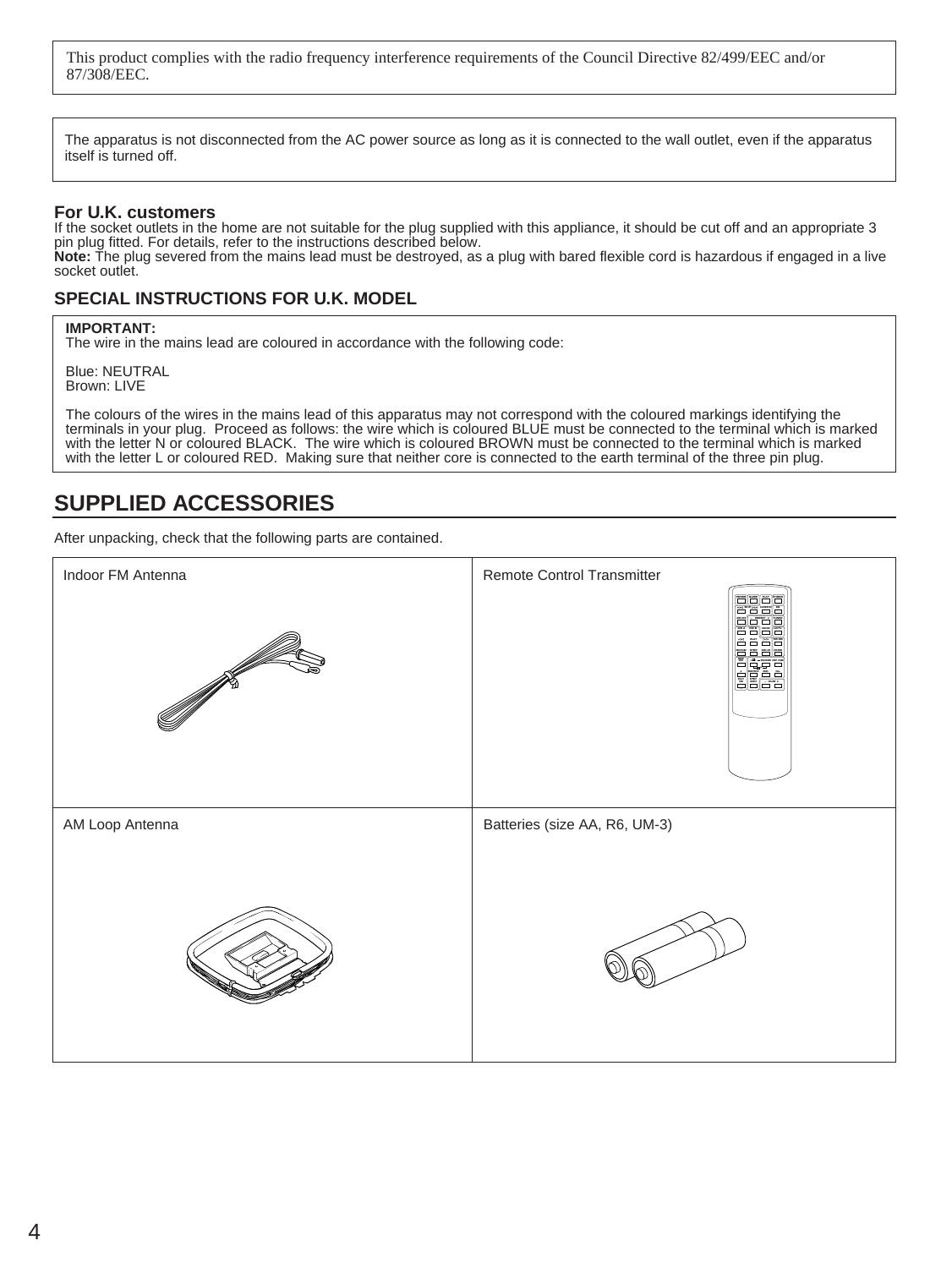## **PROFILE OF THIS UNIT**

You are the proud owner of a Yamaha stereo receiver –an extremely sophisticated audio component. The Digital Sound Field Processor (DSP) built into this unit takes full advantage of Yamaha's undisputed leadership in the field of digital audio processing to bring you a whole new world of listening experiences. Follow the instructions in this manual carefully when setting up your system, and this unit will sonically transform your room into a wide range of listening environments –movie theater, concert hall, and so on. In addition, you get incredible realism from Dolby-encoded video sources using the built-in Dolby Pro Logic Surround Decoder. Rather than tell you about the wonders of digital sound field processing, however, let's get right down to the business of setting up the system and trying out its many capabilities. Please read this operation manual carefully and store it in a safe place for later reference.

## **Digital Sound Field Processing**

What is it that makes live music so good? Today's advanced sound reproduction technology lets you get extremely close to the sound of a live performance, but chances are you'll still notice something missing: the acoustic environment of the live concert hall. Extensive research into the exact nature of the sonic reflections that create the ambience of a large hall has made it possible for Yamaha engineers to bring you this same sound in your own listening room, so you'll feel all the sound of a live concert.

What's more, our technicians, armed with sophisticated measuring equipment, have even made it possible to capture the acoustics of a variety of venues such as an actual concert hall, theater, etc. to allow you to accurately recreate one of several actual live performance environments, all in your own home.

### **Dolby Pro Logic Surround**

The Dolby Pro Logic Surround Decoder program lets you experience the dramatic realism and impact of Dolby Surround movie theater sound in your own home. Dolby Pro Logic gets its name from its professional-grade steering logic circuitry, which provides greater effective channel separation for a much higher degree of realism than the "passive" Dolby Surround circuits found in today's typical home audio/video equipment. Dolby Pro Logic Surround provides a true center channel, so that there are four independent channels, unlike passive Dolby Surround which has in effect only three channels: left, right, and rear. This center channel allows listeners seated in even less-than-ideal positions to hear the dialog originating from action on the screen while getting a stereo effect as well.

This Dolby Pro Logic Surround Decoder employs a digital signal processing system. This system increases sound stability at each channel and minimizes crosstalk between channels compared to conventional analog Dolby signal processing.

In addition, this unit features a built-in automatic input balance control. This circuit always presents you the best surround conditions without performing manual adjustments.

## **Dolby Pro Logic Surround + DSP**

You can also enjoy a combination of Dolby Pro Logic Surround and DSP in the sound field program " T PRO LOGIC ENHANCED".

It recreates the surround effect of a movie theater, effectively duplicating its multiple surround loudspeaker system, completely surrounding the listener with the sounds of the action taking place on the screen.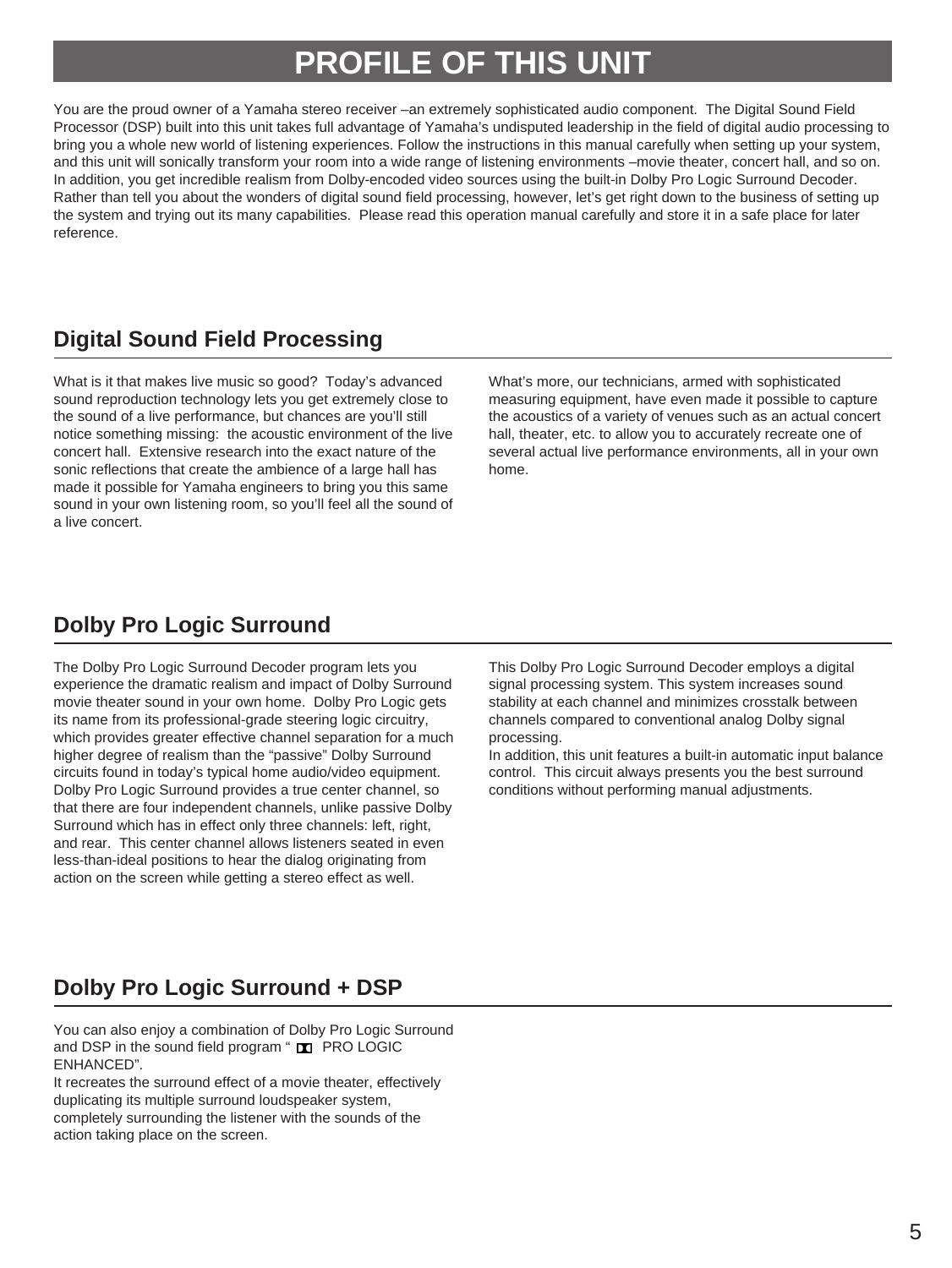## **SPEAKER SETTING-UP FOR THIS UNIT**

## **SPEAKERS TO BE USED**

This unit is designed to provide the best sound-field quality with a 5 speaker configuration. The speakers to be used with this unit will be mainly front speakers, rear speakers, and a center speaker. (You can omit the center speaker. Refer to the "**4-Speaker Configuration**" shown below.)

The front speakers are used for the output of the main source sound and the effect sound. They will probably be the speakers of your present stereo speaker system. The rear speakers are used for the output of the effect sound. And the center speaker is used for the output of the center sound (dialog etc.) encoded with the Dolby Surround. The rear and center speakers do not need to be equal in power to the front speakers. However, all the speakers should have high enough power handling to accept the maximum output of this unit.

## **SPEAKER CONFIGURATION**

#### **5-Speaker Configuration**

This configuration is the most effective and is the one that is recommended. In this configuration, the center speaker is necessary as well as the rear speakers. If the digital sound field program is in **DOLBY PRO LOGIC** or **DOLBY PRO LOGIC ENHANCED** mode conversations will be output from the center speaker and the ambience will be excellent.

● Set the center mode to the "**NORMAL**" or "**WIDE**" position. (For details, refer to page 11.)



#### **4-Speaker Configuration**

The center speaker is not used in this configuration. If the digital sound field program is in the **DOLBY PRO LOGIC** or **DOLBY PRO LOGIC ENHANCED** mode, the center sound is output from the left and the right front speakers. However, the sound effect of other programs can be the same as that of the 5-speaker configuration.

● Be sure to set the center mode to the "**PHANTOM**" position. (For details, refer to page 11.)



## **SPEAKER PLACEMENT**

The recommanded speaker configuration, the 5-speaker configuration, will require two speaker pairs: **front speakers** (your normal stereo speakers), and **rear speakers**, plus a **center speaker**. When you place these speakers, refer to the following.

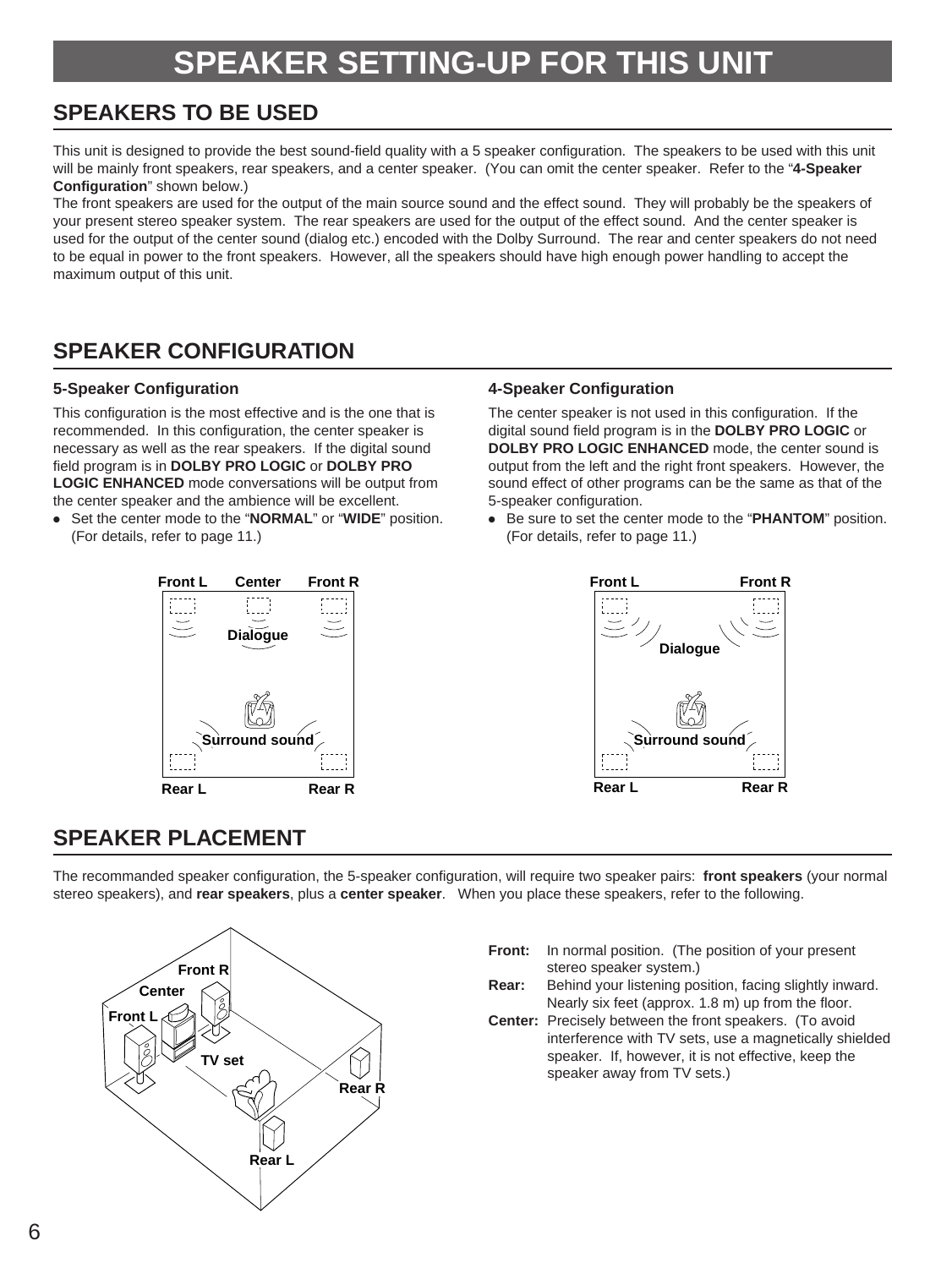## **CONNECTIONS**

Before attempting to make any connections to or from this unit, be sure to first switch OFF the power to this unit and to any other components to which connections are being made.

## **CONNECTIONS WITH OTHER COMPONENTS**

When making connections between this unit and other components, be sure all connections are made correctly, that is to say **L** (left) to **L**, **R** (right) to **R**, "+" to "+" and "–" to "–". Also, refer to the owner's manual for each component to be connected to this unit.



: Refer to "**ABOUT THE ACCESSORY TERMINALS**" on page 8.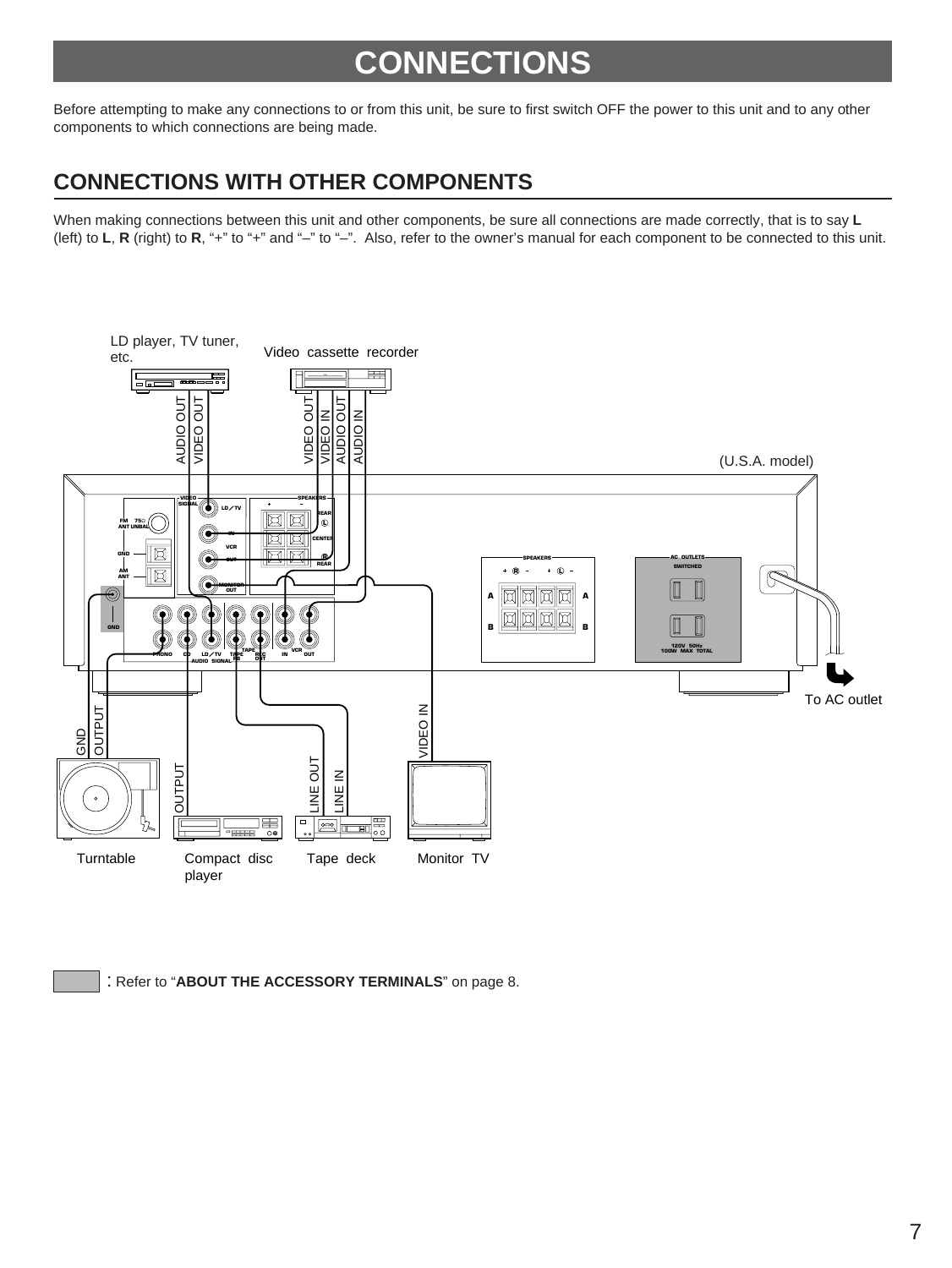

Front speakers B

Connect the **SPEAKERS** terminals to your speakers with wire of the proper gauge, cut to be as short as possible. If the connections are faulty, no sound will be heard from the speakers. Make sure that the polarity of the speaker wires is correct, that is, + and – markings are observed. If these wires are reversed, the sound will be unnatural and will lack bass. **Do not let the bare speaker wires touch each other and do not let them touch the metal parts of this unit as this could damage this unit and/or speakers.**

- Use speakers with the specified impedance shown on the rear of this unit.
- **Note for front speaker connection:**

One or two speaker systems can be connected to this unit. If you connect only one speaker system, connect it to either the **SPEAKERS A** or **B** terminals.

## **How to Connect:**

Red: positive (+) Black: negative (–)



➀Press up the tab. ➁Insert the bare wire.

[Remove approx. 5mm (1/4") insulation from

- the speaker wires.]
- ➂Press down the tab and secure the wire.

## **ABOUT THE ACCESSORY TERMINALS**

### **AC OUTLET(S)**

(U.S.A., Canada, Europe and General models)

............................................................2 SWITCHED OUTLETS (Australia and U.K. models)

.............................................................. 1 SWITCHED OUTLET Use these to connect the power cords from your components to this unit.

The power to the **SWITCHED** outlets is controlled by this unit's **POWER** switch or the provided remote-control transmitter's **POWER** key. These outlets will supply power to any component whenever this unit is turned on.

The maximum power (total power consumption of components) that can be connected to the **SWITCHED AC OUTLET(S)** is 100 watts.

#### **GND terminal (For turntable use)**

Connecting the ground wire of the turntable to this terminal will minimize hum, but in some cases better results may be obtained with the ground wire disconnected.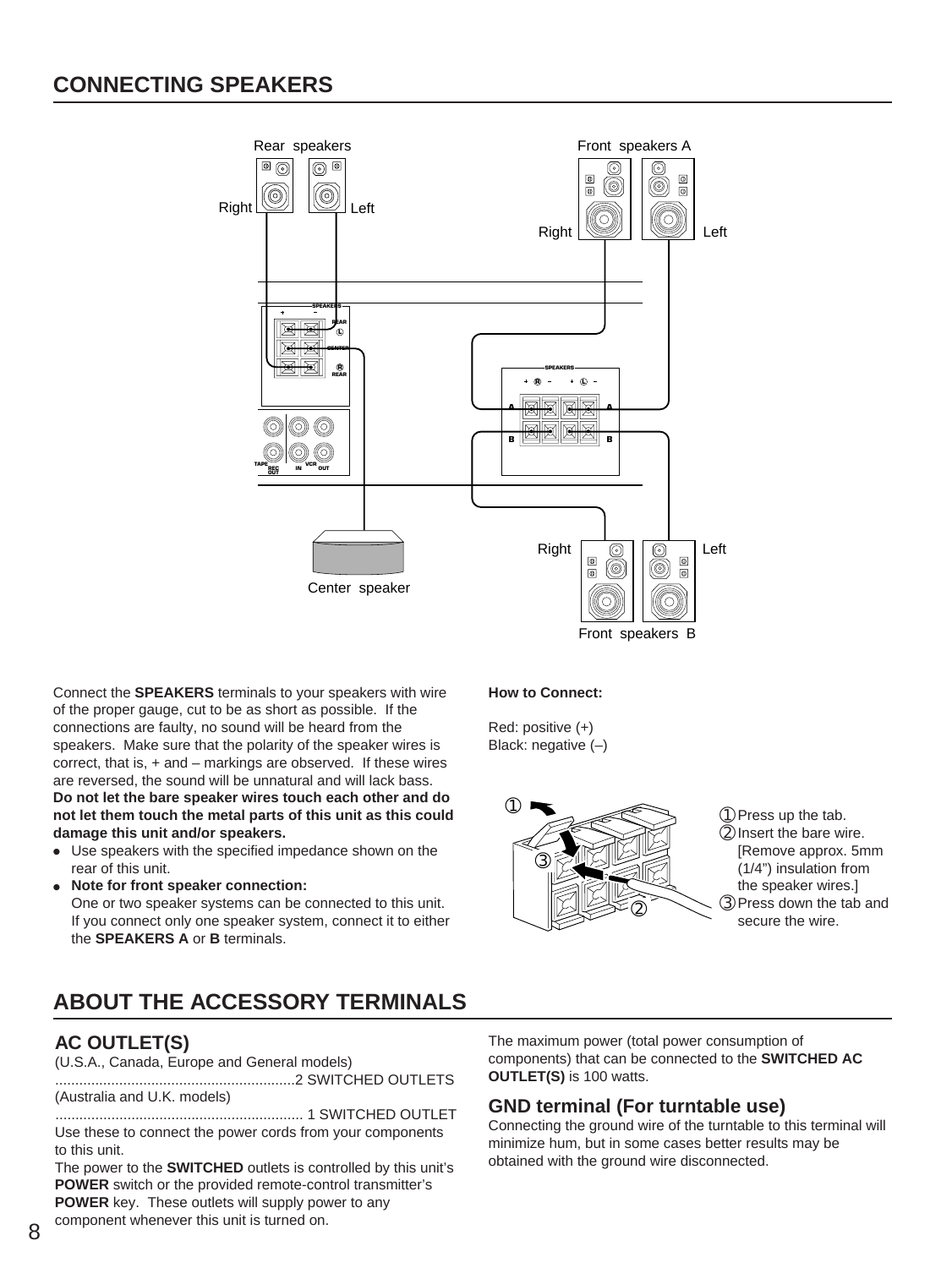## **ANTENNA CONNECTIONS**

- Each antenna should be connected to the designated terminals correctly, referring to the following figure.
- Both AM and FM indoor antennas are included with this unit. In general, these antennas will probably provide sufficient signal strength. Nevertheless, a properly installed outdoor antenna will give clearer reception than an indoor one. If you experience poor reception quality, an outdoor antenna may result in improvement.



#### **GND terminal**

For maximum safety and minimum interference, connect the **GND** terminal to a good earth ground. A good earth ground is a metal stake driven into moist earth.

#### **Notes**

● When connecting the indoor FM antenna, make sure that the grooved part of the connector hole is facing downward.

● If you need an outdoor

FM antenna to improve FM reception quality, either 300-ohm feeder or coaxial cable may be used. In locations troubled by electrical interference, coaxial cable is preferable.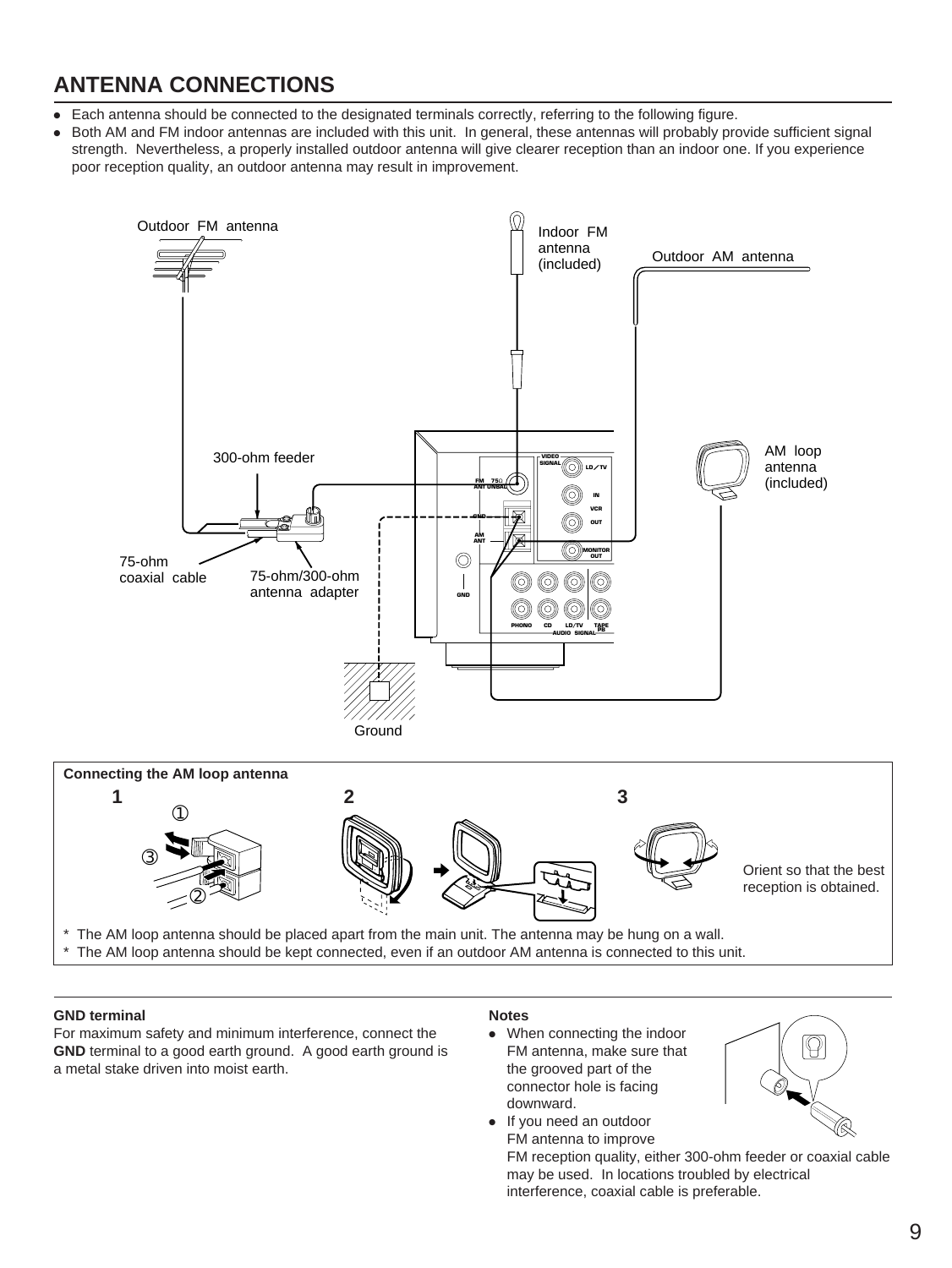## **ADJUSTMENT BEFORE OPERATION**

### **Speaker balance adjustment**

This procedure lets you adjust the sound output level balance between the front, center, and rear speakers using the built-in test tone generator. With this adjustment, the sound output level heard at the listening position will be the same from each speaker. This is important for the best performance of the digital sound field processor.

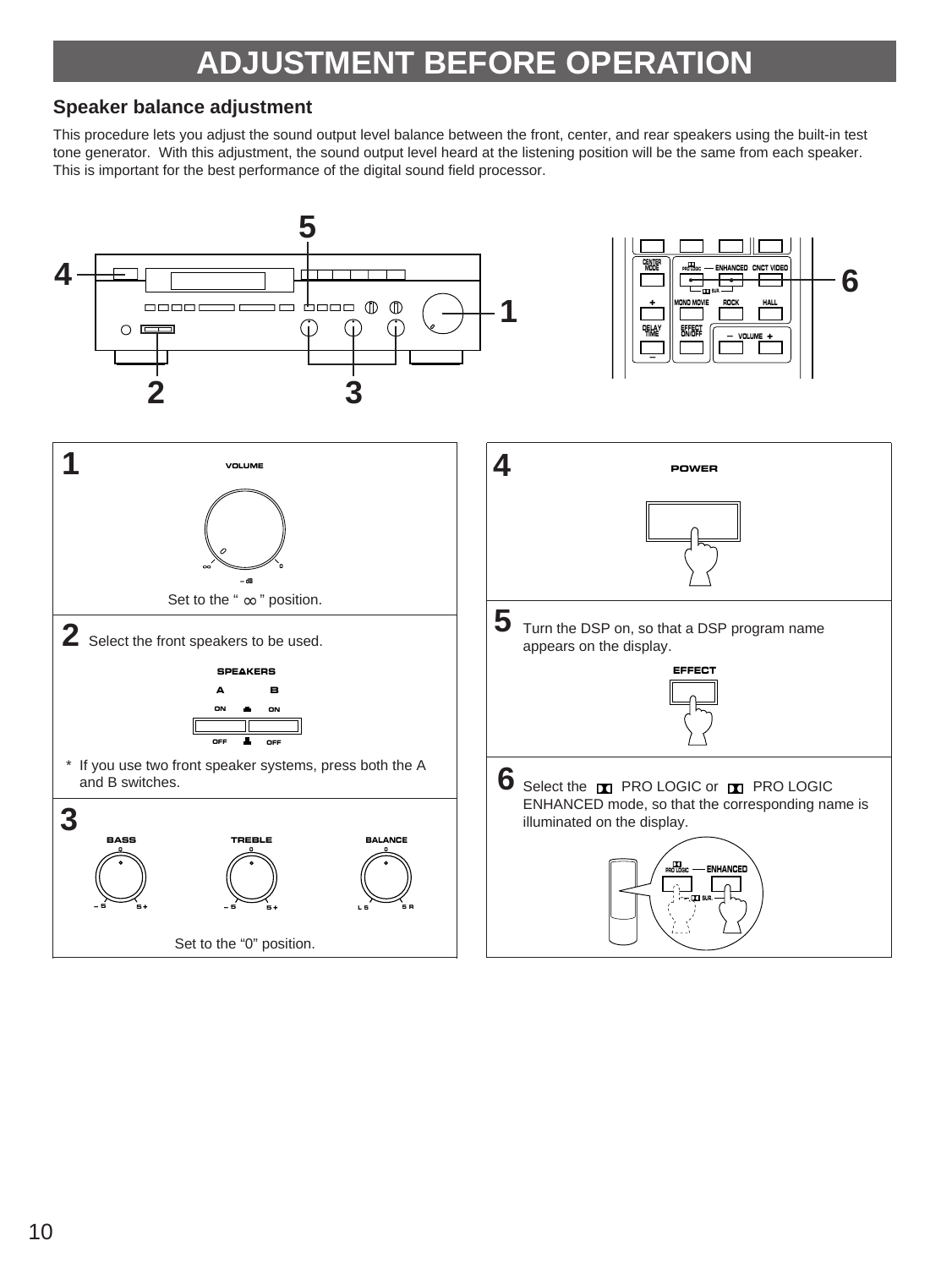

| DECK A/B II VCR MON<br><b>REC/PAUSE</b><br><b>STOP</b>                                                 |
|--------------------------------------------------------------------------------------------------------|
| <b>CENTER</b><br>$\mathbf{m}$<br>MODE<br><b>ENHANCED CNCT VIDEO</b><br>$-00$ sup.                      |
| <b>MONO MOVIE</b><br>ROCK<br><b>HALL</b><br>DELAY<br>EFFECT<br>TIME<br><b>ON/OFF</b><br>$-$ VOLUME $+$ |
|                                                                                                        |



#### **Note**

In step 7, when you select the center channel output mode, note the following.

#### **For 5 speaker configuration)**

- **NORMAL:** Select this mode when you use a center speaker that is smaller than the front speakers. In this mode, the bass tone will be output from the front speakers.
- **WIDE:** Select this mode when you use the center speaker approximately same sized as the front speakers.

#### **For 4 speaker configuration)**

**PHANTOM:** Select this mode when you do not use the center speaker. The center sound will be output from the left and right front speakers.





The test tone from the left rear speaker and the right rear speaker will be heard at the same time.

**CONTINUED**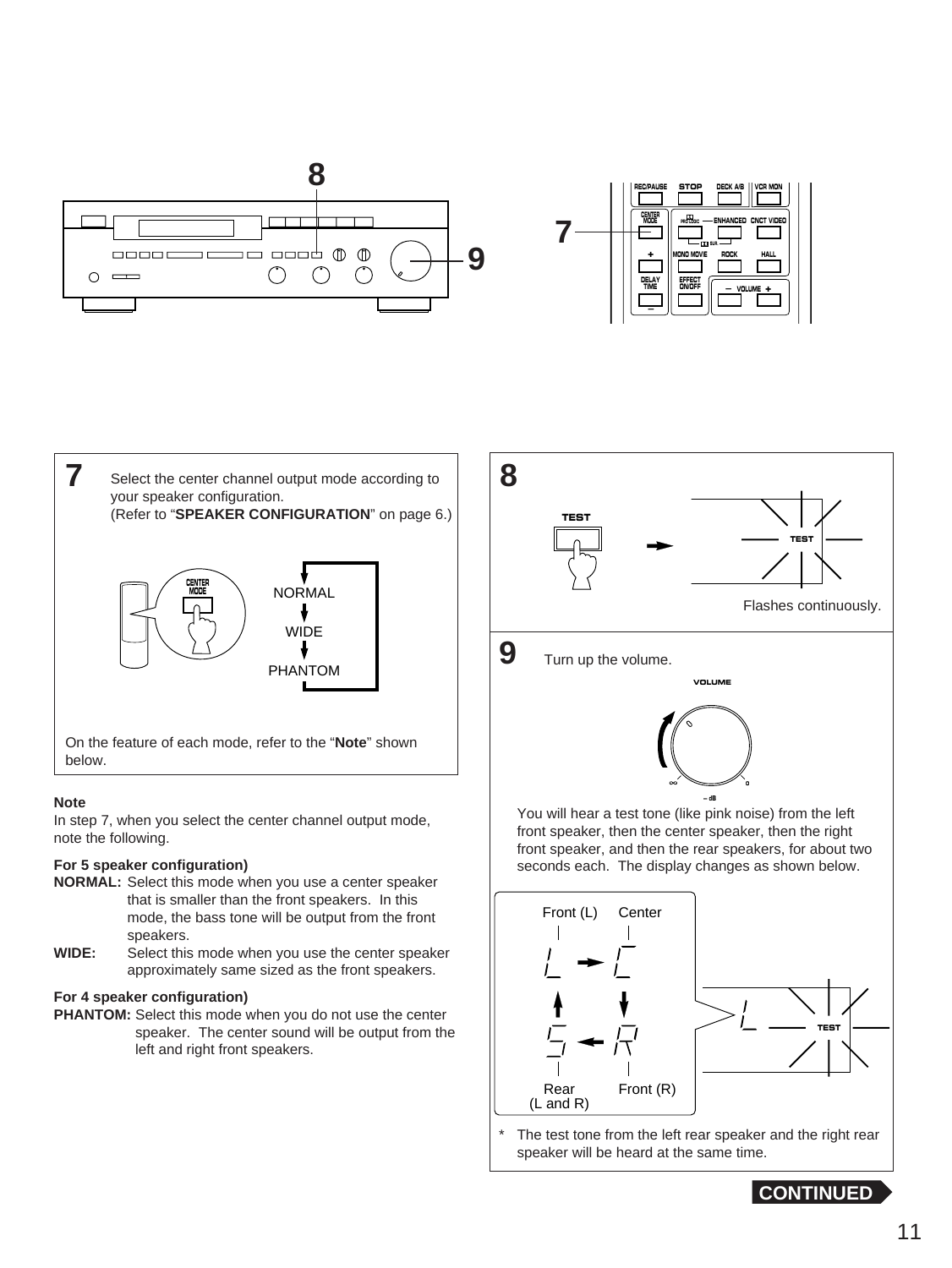





#### **Notes**

- Once you have completed these adjustments, you can adjust whole sound level on your audio system by using the **VOLUME** control (or the **VOLUME** keys on the remote control transmitter).
- If you use external power amplifiers, their volume controls may also be adjusted to achieve proper balance.
- In step 11, if the center mode is in the "**PHANTOM**" position, the sound output level of the center speaker can not be adjusted. This is because in this mode, the center sound is automatically output from the left and right front speakers.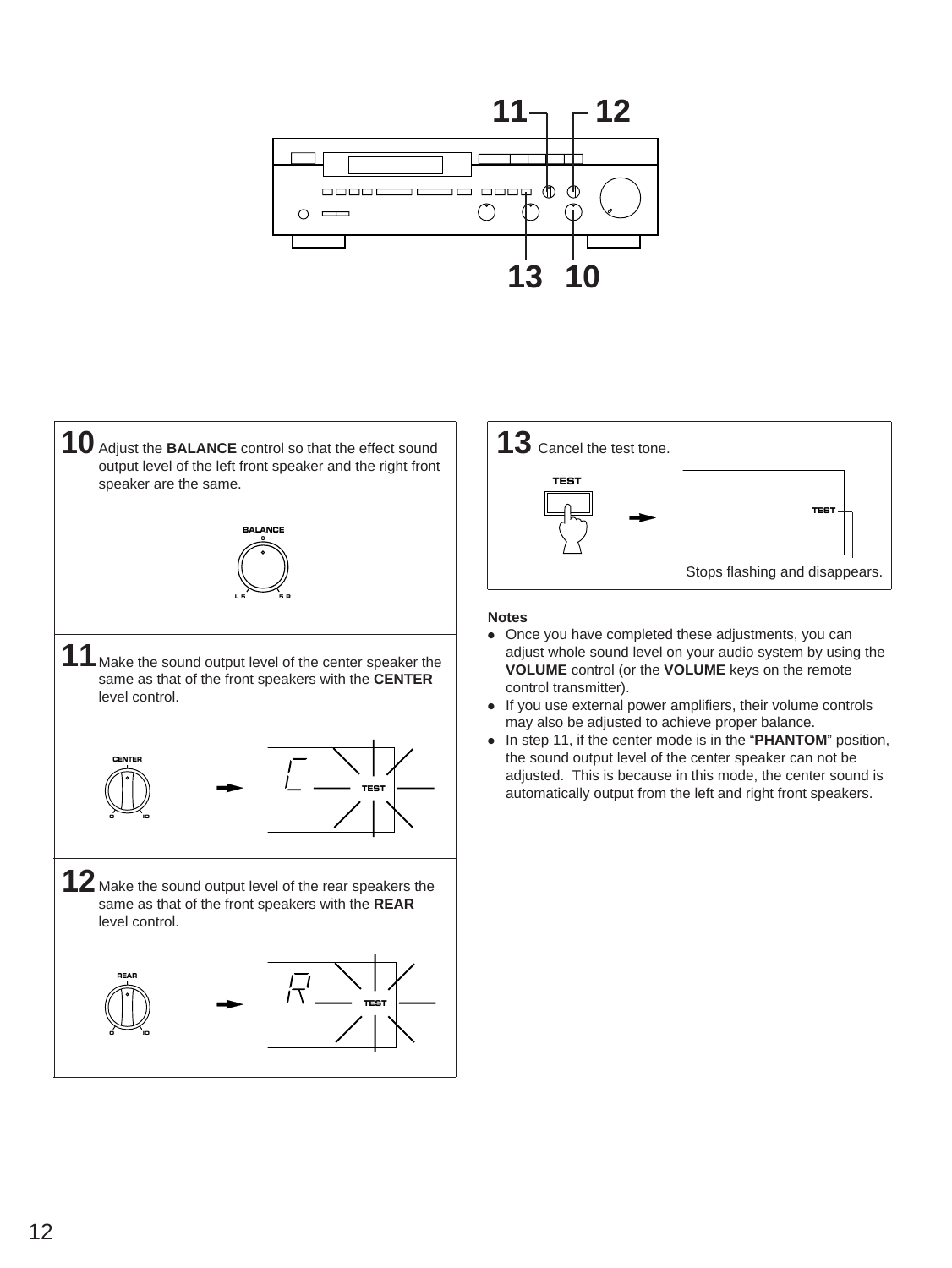## **OPERATIONS**



### **TO PLAY A SOURCE**

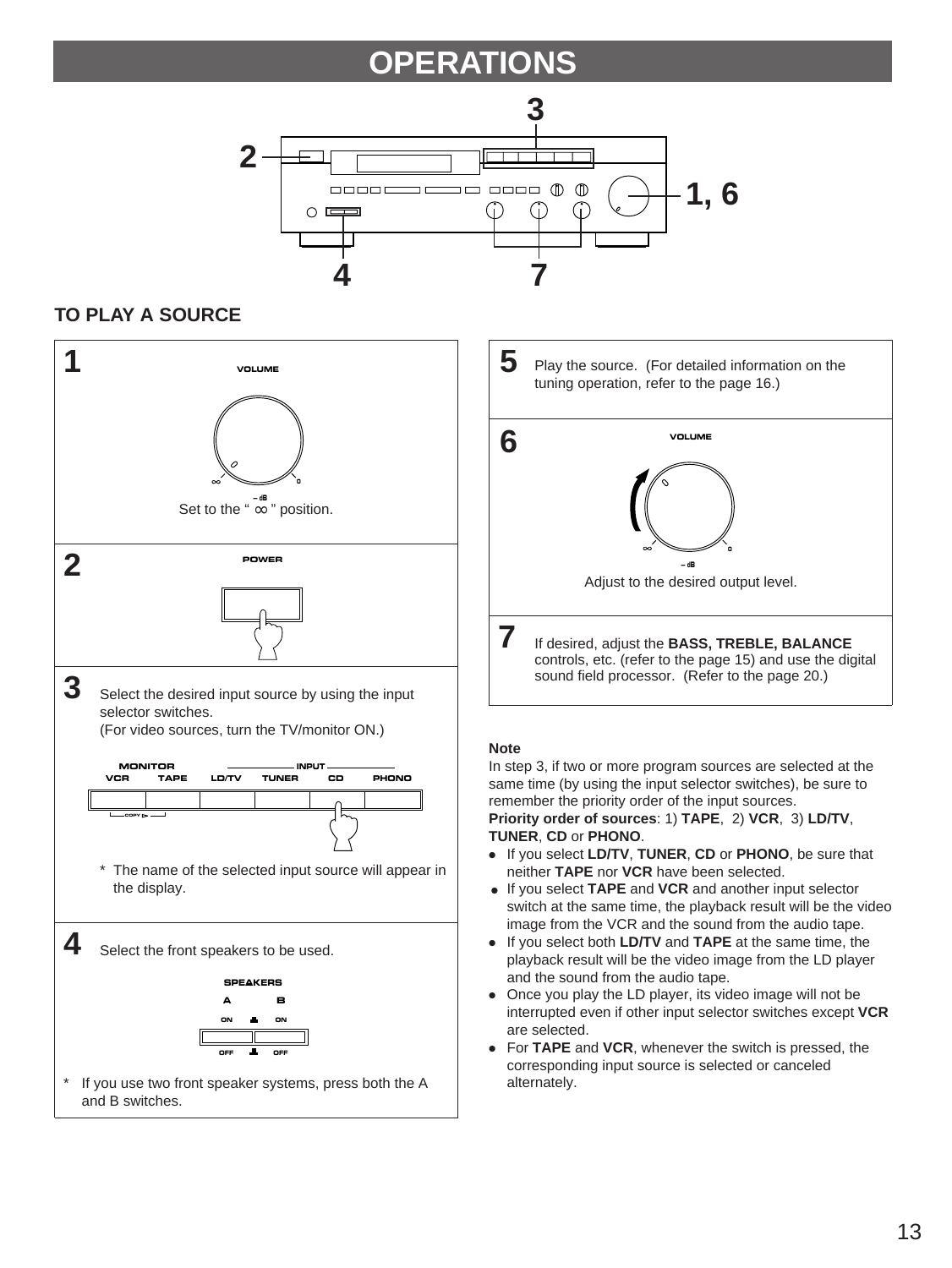

### **TO RECORD A SOURCE TO TAPE**



#### **Notes**

● To dub from tape to tape, only the following method of dubbing can be performed.

| SOURCE                                                   |               | <b>RECORDER</b>                               |
|----------------------------------------------------------|---------------|-----------------------------------------------|
| VCR (or tape deck)<br>connected to the VCR<br>terminals. | $\rightarrow$ | Tape deck connected to<br>the TAPE terminals. |

● **DSP**, **VOLUME**, **BASS**, **TREBLE** and **BALANCE** control settings have no effect on the material being recorded.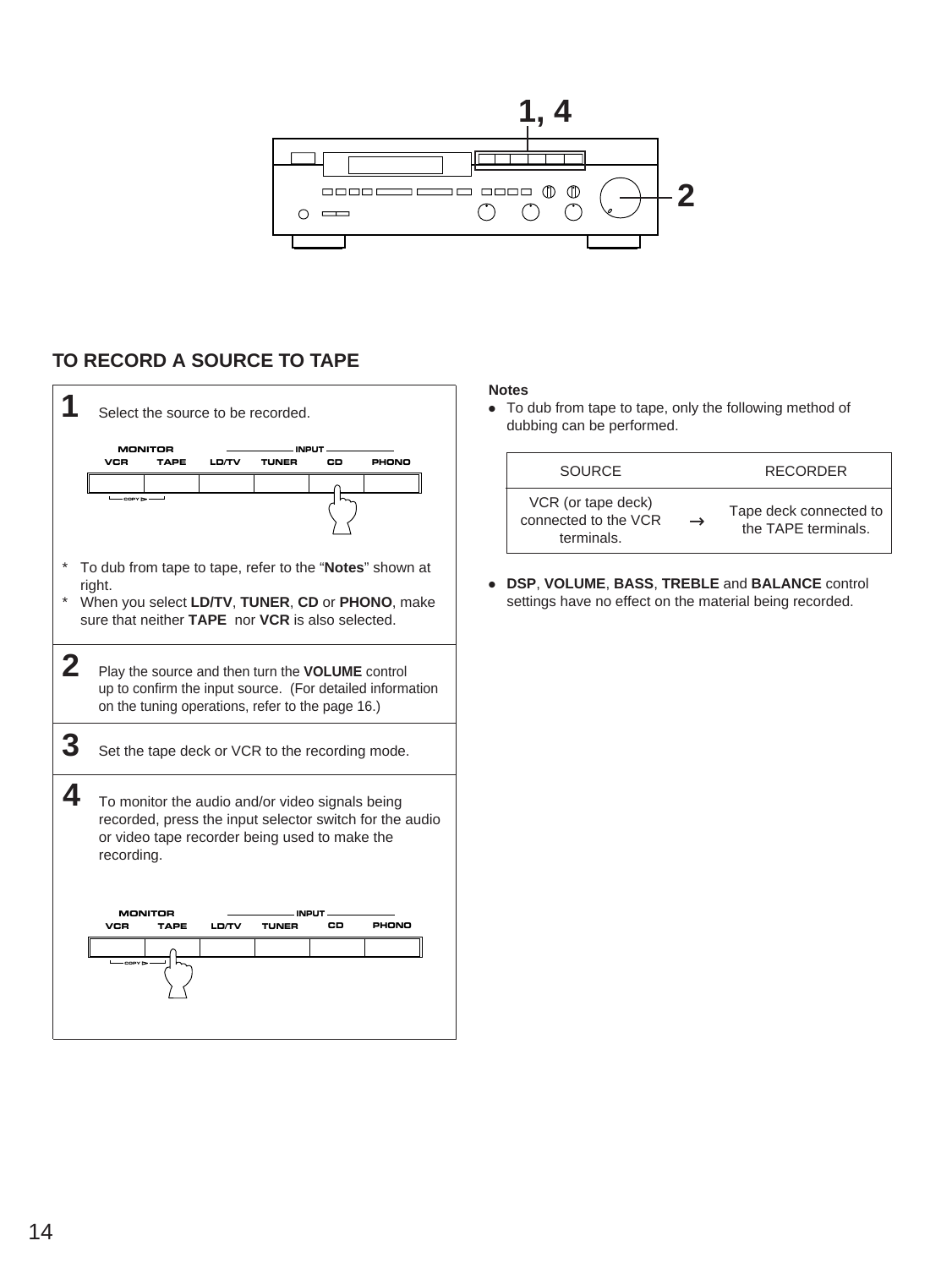Because one or two speaker systems (as front speakers) can be connected to this unit, the **SPEAKERS** switches allow you to select speaker system **A** or **B**, or both at once.



### **Adjusting the BALANCE control**

Adjust the balance of the output volume to the left and right speakers to compensate for sound imbalance caused by speaker location or listening room conditions.



#### **Note**

This control is effective only for the sound from the front speakers.

### **Selecting the SPEAKER system Adjusting the BASS and TREBLE controls**





- **BASS** : Turn this clockwise to increase (or counterclockwise to decrease) the low frequency response.
- **TREBLE** : Turn this clockwise to increase (or counterclockwise to decrease) the high frequency response.

#### **Note**

These controls are effective only for the sound from the front speakers.

#### **When you listen with headphones**

Connect the headphones to the **PHONES** jack. You can listen to the main sound through headphones. When listening with headphones privately, set both the **SPEAKERS A** and **B** switches to the **OFF** position.

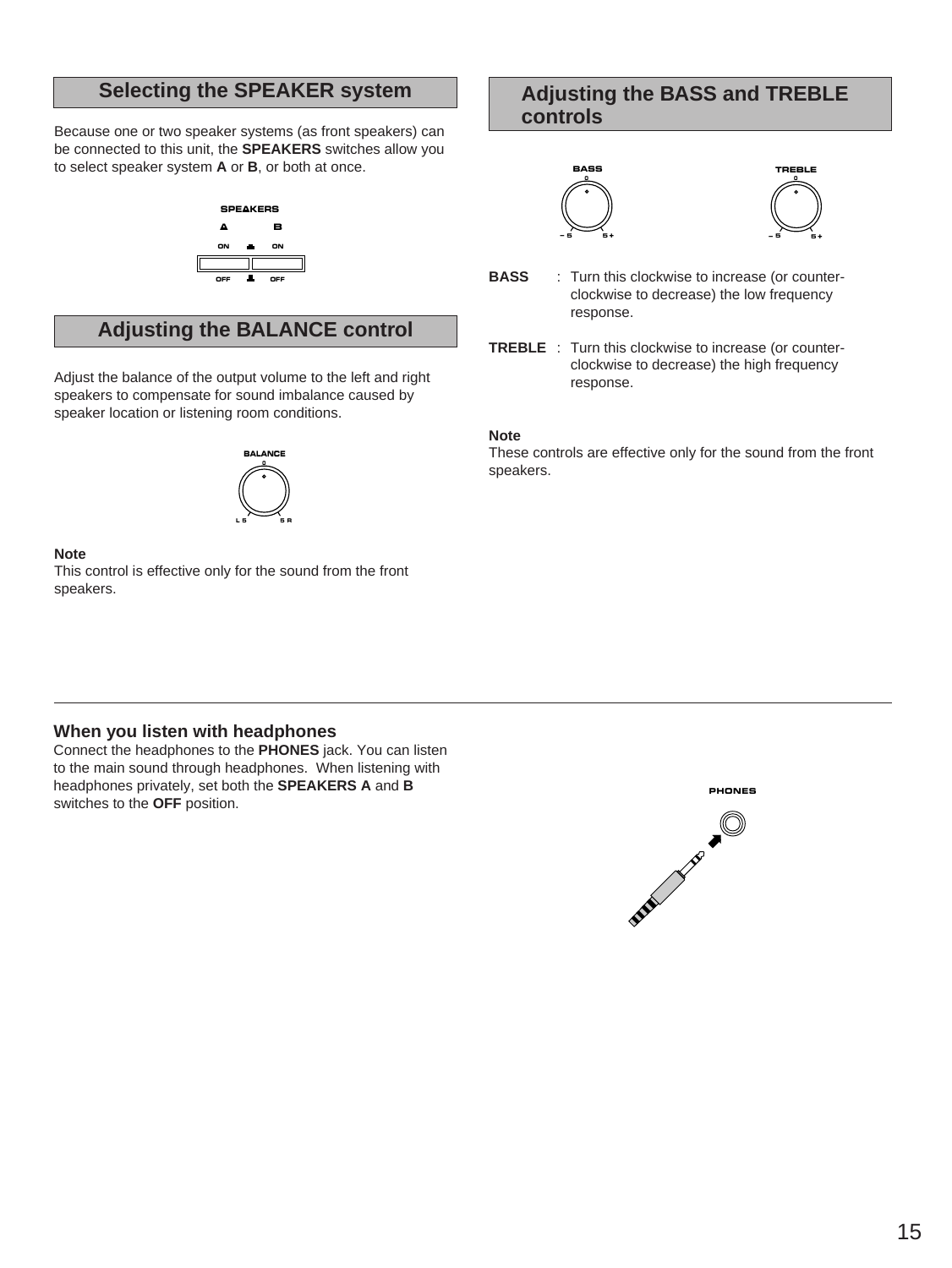## **TUNING OPERATIONS**

Normally, if station signals are strong and there is no interference, quick automatic-search tuning (AUTOMATIC TUNING) is possible. However, if signals of the station you want to select are weak, you must tune to it manually (MANUAL TUNING).



### **AUTOMATIC TUNING MANUAL TUNING**



#### **Display information**





#### **Note**

If you tune to an FM station manually, it is received in monaural mode automatically to increase the signal quality.

- ① Displays the band and frequency of the received station.<br>② Illuminates when an FM stereo broadcast is received in
- ➁ Illuminates when an FM stereo broadcast is received in stereo.
- ➂ Indicates the signal level of the received station.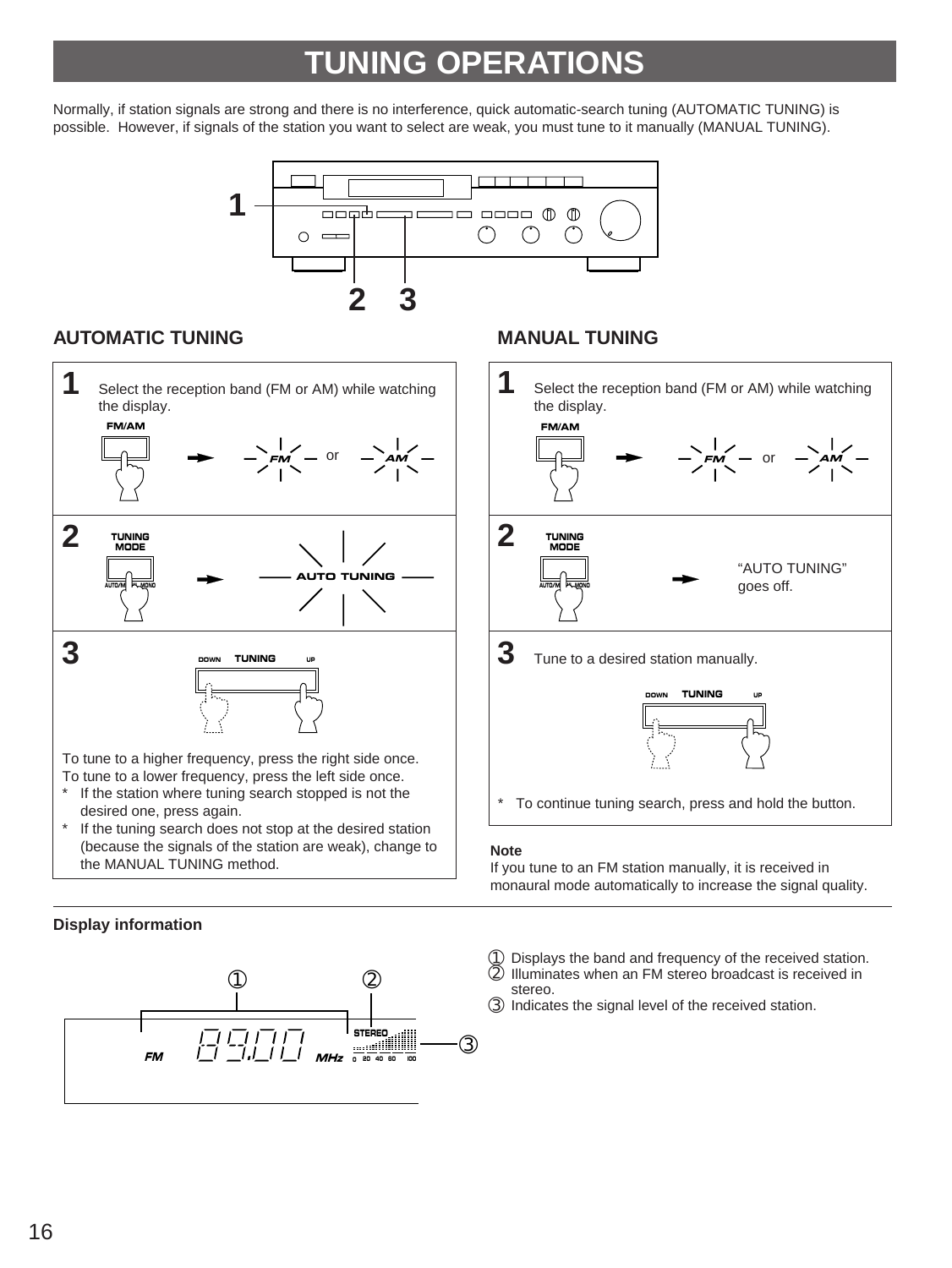## **PRESET TUNING**

## **MANUAL PRESET TUNING**

This unit can store station frequencies selected by tuning operation. With this function, you can recall any desired station by only selecting the preset station number where it is stored. Up to 40 stations (8 stations x 5 pages) can be stored.

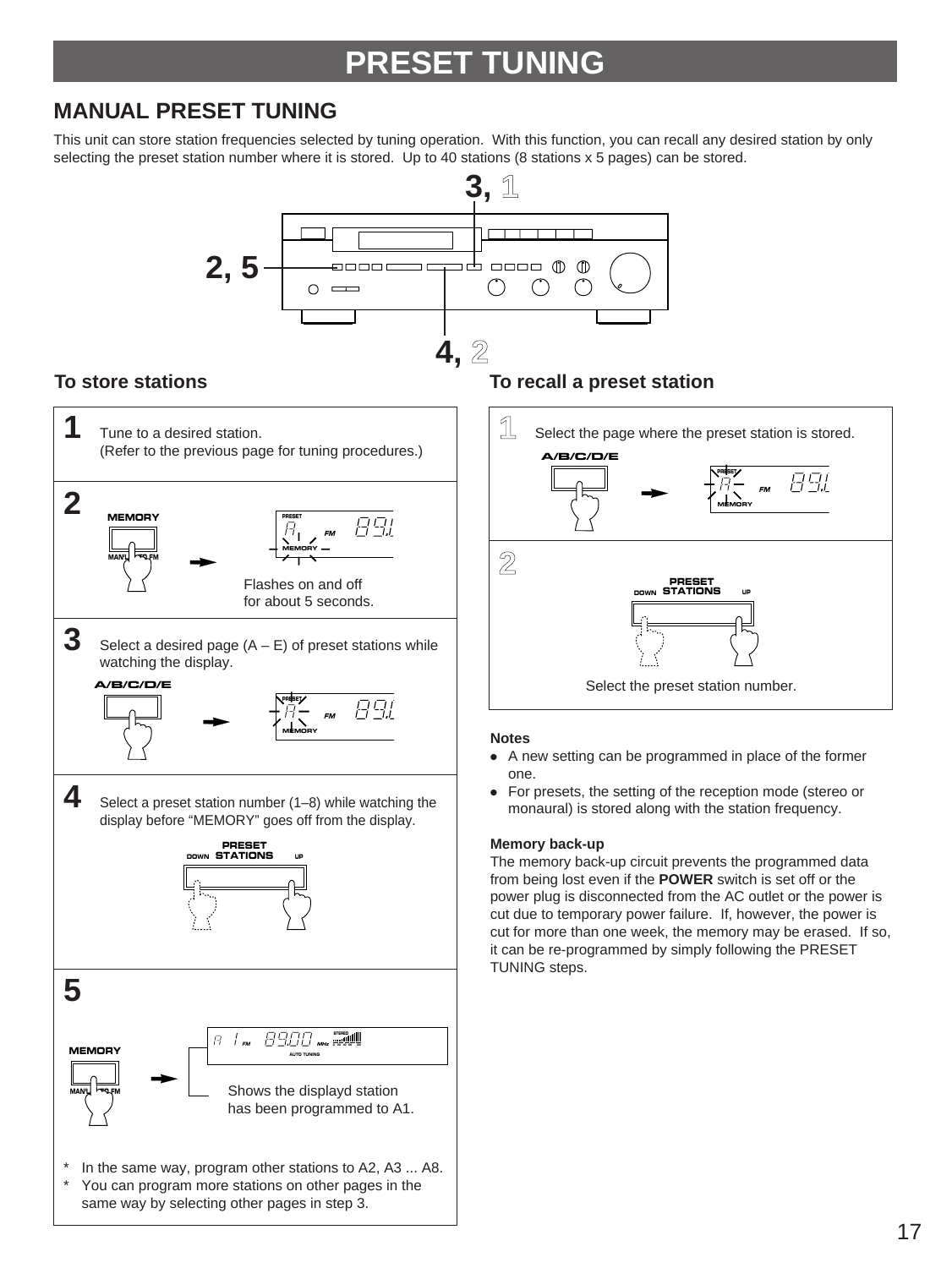## **AUTOMATIC PRESET TUNING**

You can also make use of an automatic preset tuning function for FM stations only. By this function, this unit performs automatic tuning and stores FM stations with strong signals sequentially. Up to 40 stations are stored automatically in the same way as in the manual preset tuning method on page 17.



### **To store stations**



Received stations are programmed to A1, A2 ... A8 sequentially.

\* If more than 8 stations are received, they are also programmed to the preset station numbers on other pages (B, C, D and E) in that order.

#### **If you want to store the first station received by the automatic preset tuning to a desired preset station number.**

If, for example, you want to store the received first station to C5, select "C5" by using the **A/B/C/D/E** button and the **PRESET STATIONS** button soon after the display begins flashing on/off in step 2. After a few seconds, the automatic preset tuning begins. The received first station is stored to C5, and next stations to C6, C7 ... sequentially.

If stations are stored up to E8, the automatic preset tuning is finished automatically.

#### **When the automatic preset tuning is finished**

The display shows the frequency of the last preset station. Check the contents and the number of preset stations by following the procedure of the section "To recall a preset station" on page 17.

#### **To recall a preset station**

Simply follow the procedure of the section "To recall a preset station" on page 17.

#### **Notes**

- You can replace a preset station by another FM or AM station manually by simply following the procedure of the section "To store stations" on page 17.
- If the number of received stations is not enough to be stored up to E8, the search is finished automatically after searching through all frequencies.
- With this function, only FM stations with sufficient signal strength are stored automatically. If the station you want to program is week in signal strength, tune to it in monaural manually and program it by following the procedure of the section "To store stations" on page 17.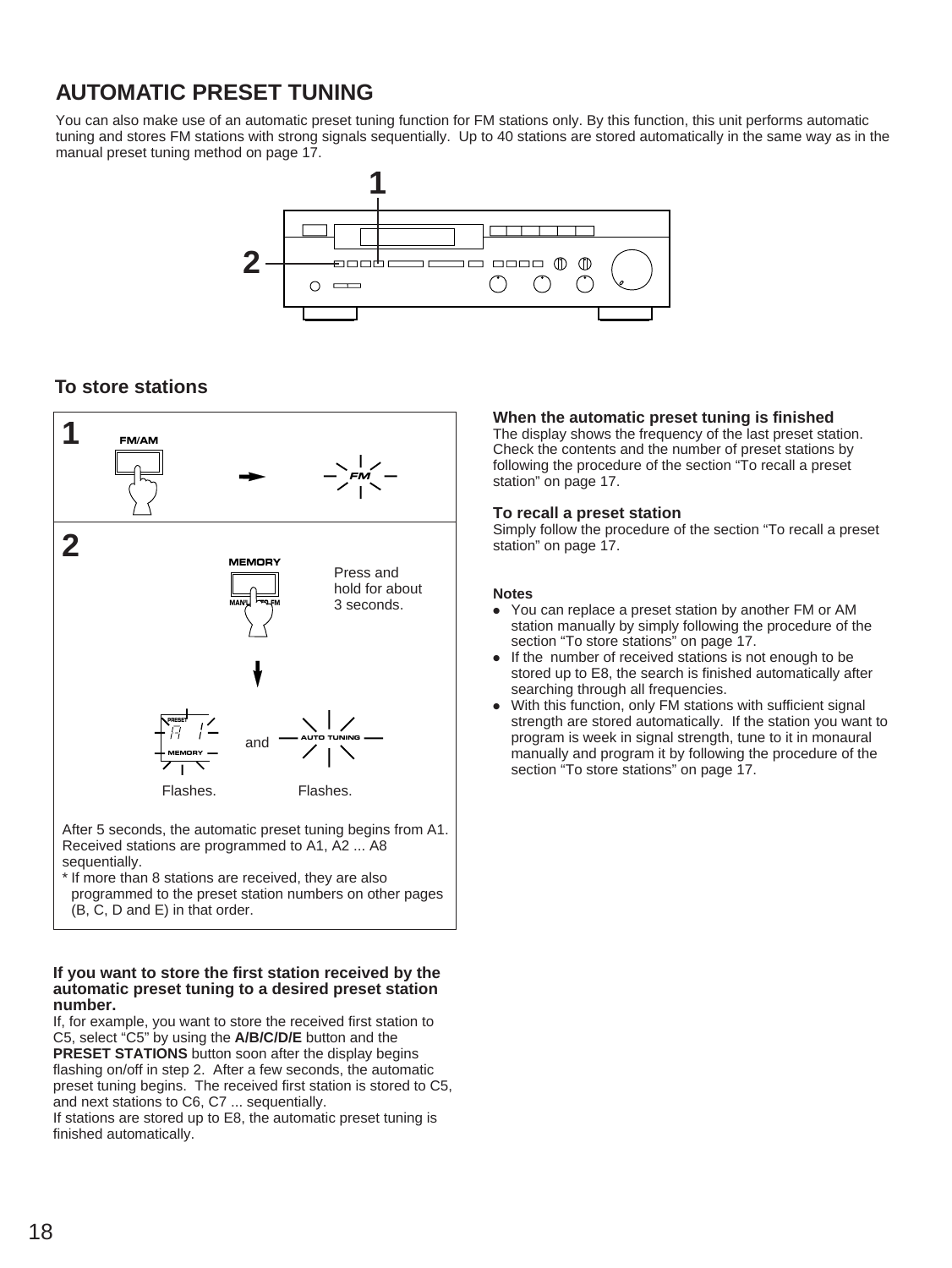## **EXCHANGING PRESET STATIONS**

You can exchange the places of two preset stations each other by easy operations.



#### **Example)**

If you want to shift the preset station on E1 to A5, and vice versa.

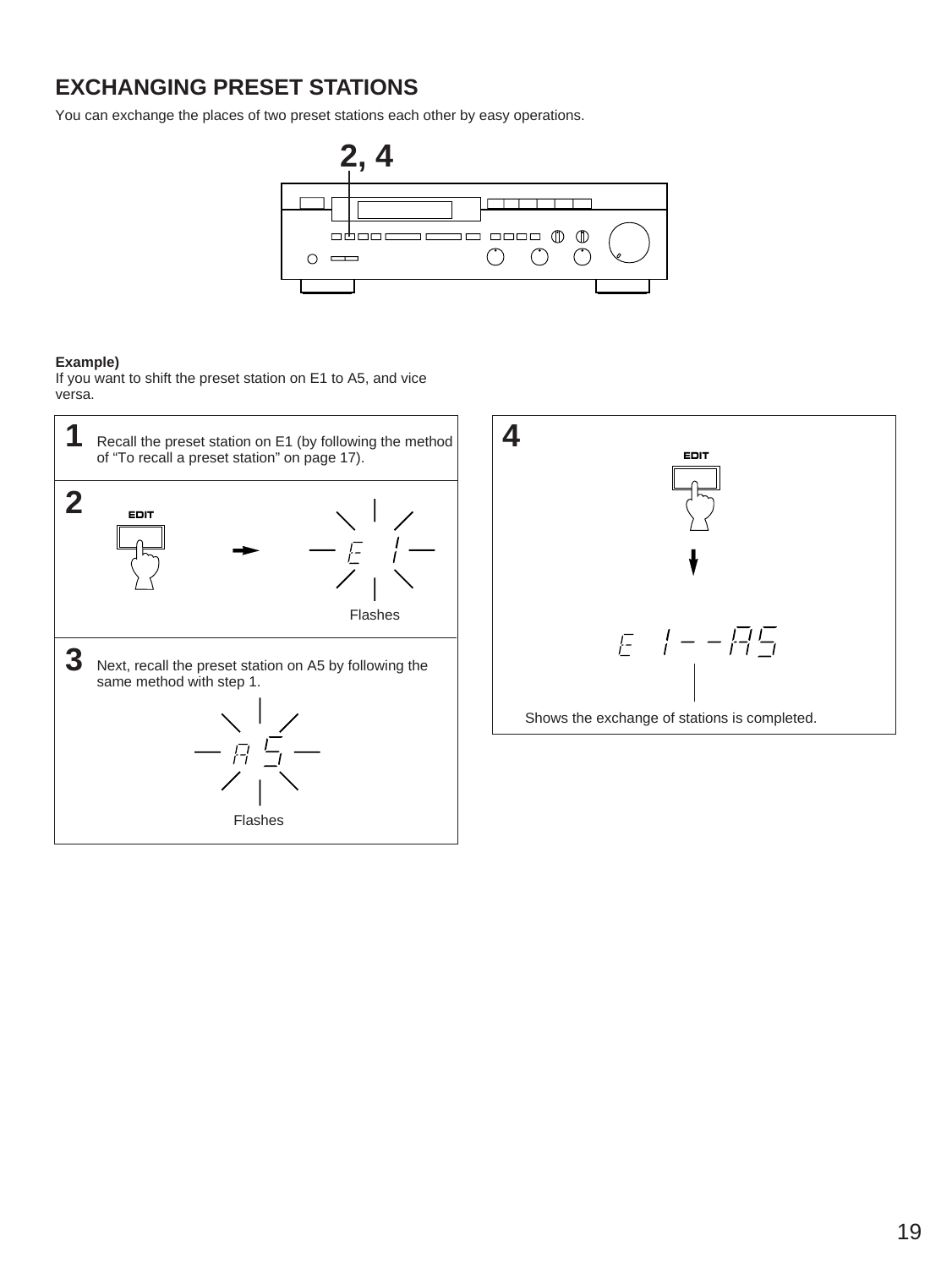## **USING DIGITAL SOUND FIELD PROCESSOR**

This unit incorporates a sophisticated, multi-program digital sound field processor, which allows you to expand and shape the audio sound field from both the audio and video sources, for a theater-like experience in the listening/viewing room. This digital sound field processor has 6 programs; 4 programs for digital sound field processing and 2 programs for the Dolby Pro Logic Surround sound system (**DOLBY PRO LOGIC** and **DOLBY PRO LOGIC ENHANCED**). You can create an excellent audio sound field by selecting the suitable program and adding desired adjustments. In addition, when the digital sound field program is in the **DOLBY PRO LOGIC** or **DOLBY PRO LOGIC ENHANCED** mode, the built-in automatic input balance control functions. This presents you the best surround condition without manual adjustment.

## **Display**

Displays your selection on the DSP or other informations.





## **Remote Control Transmitter**

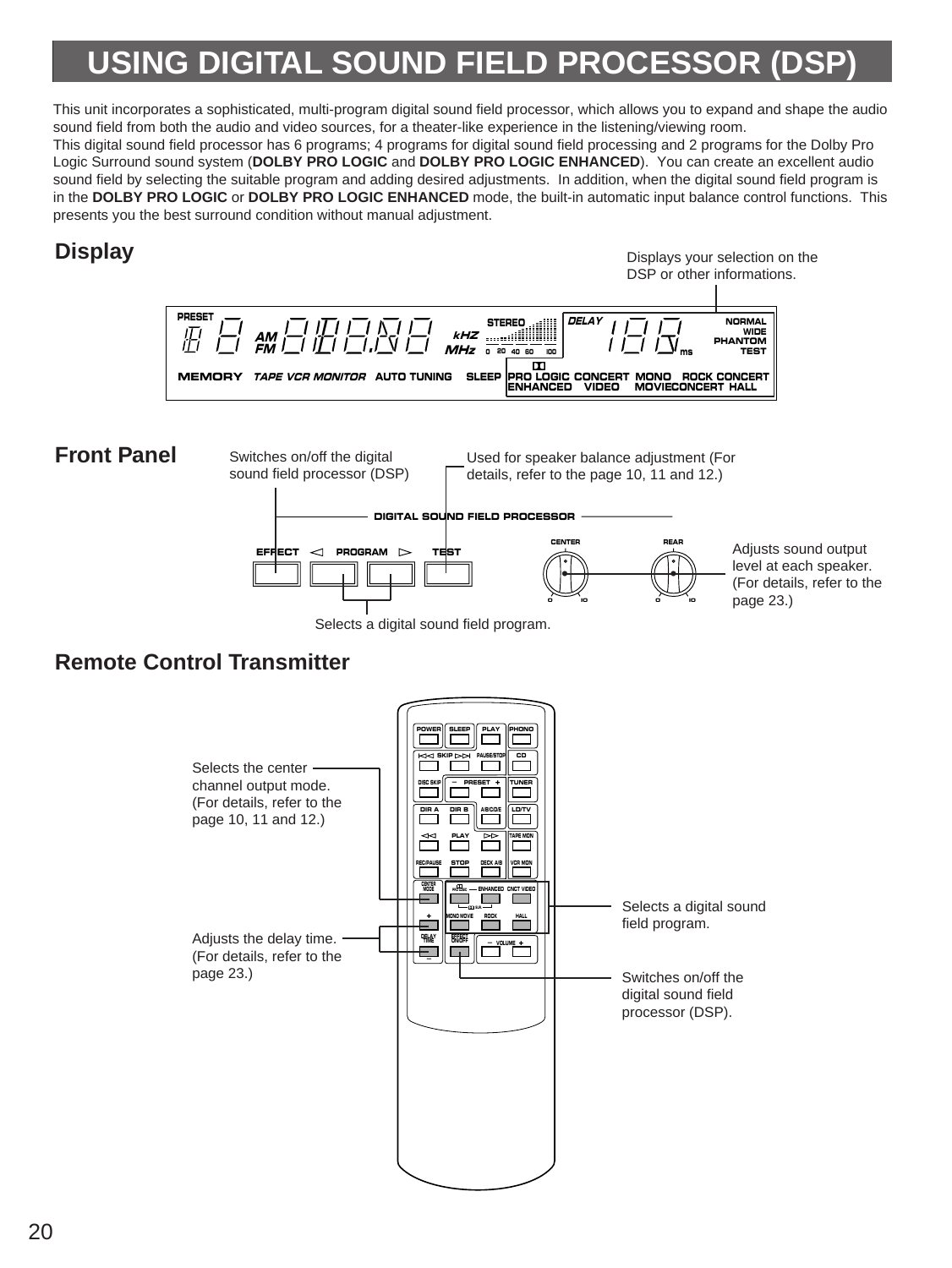## **Description of Each Sound Field Program**

The following list gives brief descriptions of the sound fields produced by each of the DSP programs. Keep in mind that most of these are precise digital recreations of actual acoustic environments. The data for them was recorded at the locations described using sophisticated sound field measurement equipment.

#### **Note**

**The channel level balance between the left rear effect speaker and the right rear effect speaker may vary depending on the sound field you are listening to. This is due to the fact that most of these sound field recreations are actual acoustic environments.**

| <b>PROGRAM</b>                                                                                                                                                                                                                                                                                                                                                        | <b>FEATURE</b>                                                                                                                                                                                                                                                                                             |
|-----------------------------------------------------------------------------------------------------------------------------------------------------------------------------------------------------------------------------------------------------------------------------------------------------------------------------------------------------------------------|------------------------------------------------------------------------------------------------------------------------------------------------------------------------------------------------------------------------------------------------------------------------------------------------------------|
| <b>EX PRO LOGIC</b>                                                                                                                                                                                                                                                                                                                                                   | This program is effective for playback of sources encoded with the Dolby Surround.<br>The employment of the digital signal processing system improves crosstalk and transfers the sound source<br>more smoothly and precisely, compared to the conventional type. A stable movie sound field is recreated. |
| <b>EX PRO LOGIC</b><br><b>ENHANCED</b>                                                                                                                                                                                                                                                                                                                                | This program is effective for playback of sources encoded with the Dolby Surround.<br>Enhancing the "Normal" Dolby Pro Logic, the DSP technology simulates the multi-surround speaker<br>systems of a 35 mm film theater, thus widening the surrounded-sound field with greater presence.                  |
| <b>CONCERT VIDEO</b>                                                                                                                                                                                                                                                                                                                                                  | This program is effective for music videos and gives excellent depth and clarity for vocals. For opera, the<br>orchestra and stage are ideally recreated, letting you feel as if you were in an actual concert hall.                                                                                       |
| This program is designed specifically to enhance mono source programs. Compared to a strictly mono<br>setting, the sound image created in this mode is wider and slightly forward of the speaker pair, lending an<br><b>MONO MOVIE</b><br>immediacy to the overall sound. It is particularly effective when used with old mono movies, news<br>broadcasts and dialog. |                                                                                                                                                                                                                                                                                                            |
| <b>ROCK CONCERT</b>                                                                                                                                                                                                                                                                                                                                                   | This program is suitable for rock music. A big, powerful sound is reproduced lively and dynamically.                                                                                                                                                                                                       |
| <b>CONCERT HALL</b>                                                                                                                                                                                                                                                                                                                                                   | In this program, the center seems even more deeply behind the front speaker pair, creating an expansive,<br>large hall ambience.                                                                                                                                                                           |

#### **Description of Dolby Pro Logic Surround**

**DOLBY PRO LOGIC SURROUND:** This unit employs the Dolby Pro Logic Surround system. This system is similar to professional Dolby Stereo decoders used in movie theaters. By employing a four-channel system, the Dolby Pro Logic Surround system divides the input signals into four levels: the left and right main channels, the center channel (to characterize dialog), and the rear surround-sound channels (to characterize sound effects, background noise and other ambient noise).

Dolby Surround is encoded on the sound track of commercially available video cassettes and video discs as well. When you play a source encoded with Dolby Surround on your home video system, the Dolby Pro Logic Surround mode on this unit decodes the signal and feeds the surround-sound effects. The Dolby Pro Logic Surround mode may not be always effective on video sources not encoded with Dolby Surround.

#### **DC DOLBY SURROUND**  $RO + LOGIC$

Manufactured under license from Dolby Laboratories Licensing Corporation. Additionally licensed under one or more of the following patents: U.S. numbers 3,632,886, 3,746,792, and 3,959,590; Canadian numbers 1,004,603 and 1,037,877. "Dolby" and the double-D symbol are trademarks of Dolby Laboratories Licensing Corporation.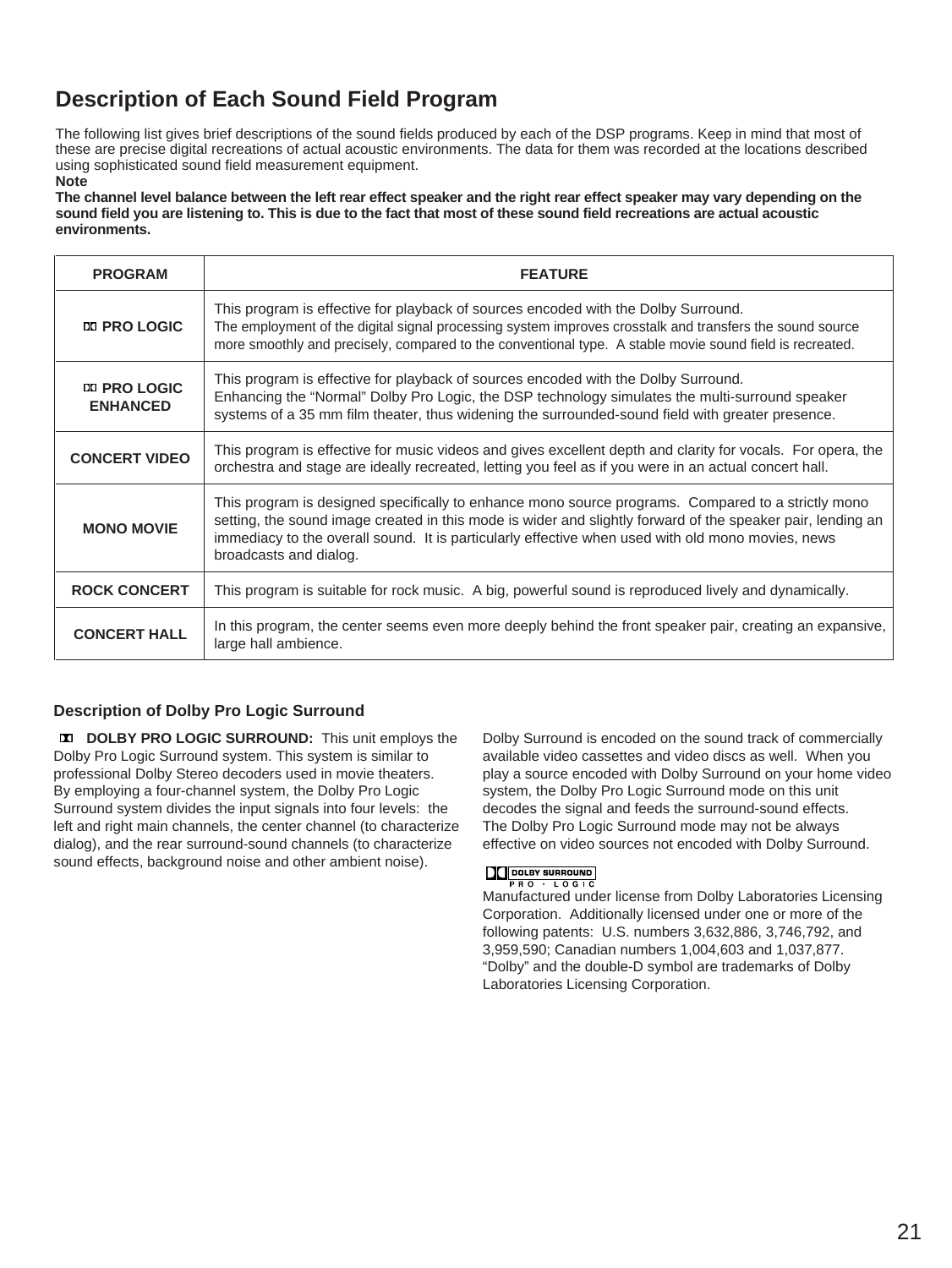### **To play a source with the digital sound field processor**





#### **Notes**

- If you prefer to cancel the DSP, press the **EFFECT** switch again. The sound will be the normal 2-channel stereo without surround sound effect.
- In the **CONCERT VIDEO**, **MONO MOVIE**, **ROCK CONCERT** and **CONCERT HALL** modes, no sound is heard from the center speaker.
- When a monaural sound source is played in the **DOLBY PRO LOGIC** or **DOLBY PRO LOGIC ENHANCED** mode, no sound is heard from the front speakers and the rear speakers. Sound is heard only from the center speaker. However, if the center mode is in the **PHANTOM**, the front speakers output the sound of the center speaker.
- When this unit is in the Dolby Pro Logic Surround mode, if the main-source sound is considerably altered by overadjustment of the **BASS** or **TREBLE** controls, the relationship between the center and rear channels may produce an unnatural effect.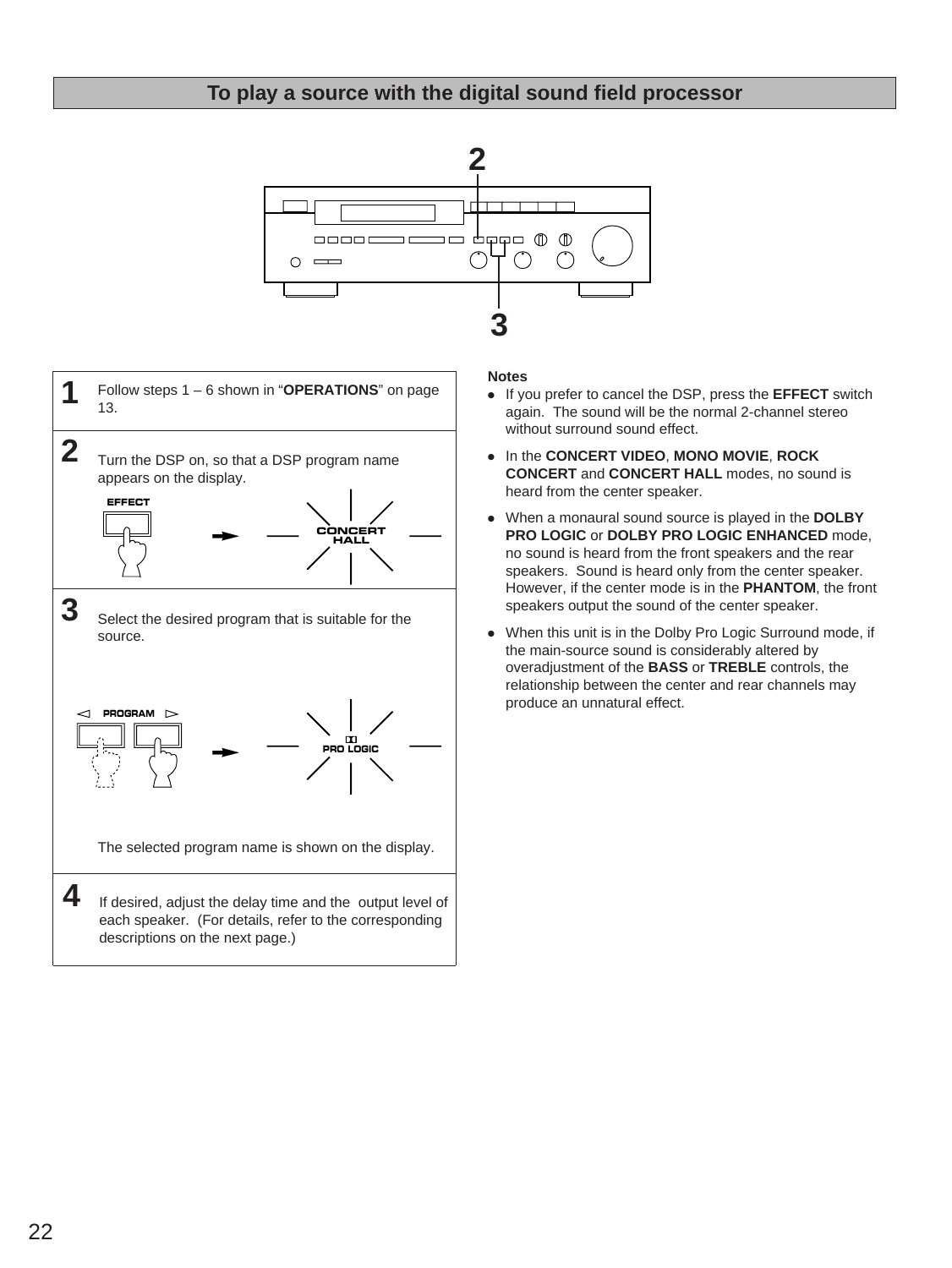## **Adjustment of the CENTER level**

If desired, you can adjust the sound output level of the center speaker with this control even if the output level is already set in "**Speaker balance adjustment**" on page 12.



- If the digital sound field program is in the **CONCERT VIDEO, MONO MOVIE, ROCK CONCERT** or **CONCERT HALL** mode, this adjustment is unnecessary.
- Once the output level is adjusted, the level value will be the same in the **DOLBY PRO LOGIC** and **DOLBY PRO LOGIC ENHANCED** modes.
- If a digital sound field program is not used, this adjustment is unnecessary.

## **Adjustment of the REAR level**

If desired, you can adjust the sound output level of the rear speakers with this control even if the output level is already set in "**Speaker balance adjustment**" on page 12.

- Once the output level is adjusted, the level value will be the same in all the digital sound field programs.
- If a digital sound field program is not used, this adjustment is unnecessary.



## **Adjustment of DELAY TIME**

You can adjust the time difference between the beginning of the source sound and the beginning of the effect sound with the **DELAY TIME** keys.

The **DELAY TIME** keys are effective with all programs. By applying more or less delay, sound effects, background noise, and ambient noise coming at you from the rear speakers can be enhanced or subdued for extra effect.

| 1. DO PRO LOGIC      | trom 15 to 30 milliseconds                          |
|----------------------|-----------------------------------------------------|
|                      | (Preset value: 20 milliseconds)                     |
|                      |                                                     |
| <b>ENHANCED</b>      | (Preset value: 20 milliseconds)                     |
|                      | 3. CONCERT VIDEO: from 1 to 100 milliseconds        |
|                      | (Preset value: 25 milliseconds)                     |
| <b>4. MONO MOVIE</b> | : from 1 to 100 milliseconds                        |
|                      | (Preset value: 25 milliseconds)                     |
|                      | 5. ROCK CONCERT : from 1 to 100 milliseconds        |
|                      | (Preset value: 15 milliseconds)                     |
|                      | <b>6. CONCERT HALL</b> : from 1 to 100 milliseconds |
|                      | (Preset value: 30 milliseconds)                     |

● By continuously pressing "+" or "–" key, the value changes continuously.

However, the value stops changing momentarily at the preset point.



#### **Notes**

- Adding too much delay will cause an unnatural effect with some sources. Experiment with the **DELAY TIME** keys to create the effect that you find most suitable.
- The values of the DELAY TIME you set the last time will remain memorized even when the power of this unit is off. However, if the power plug cord is kept disconnected for more than two weeks, these values will be invalid.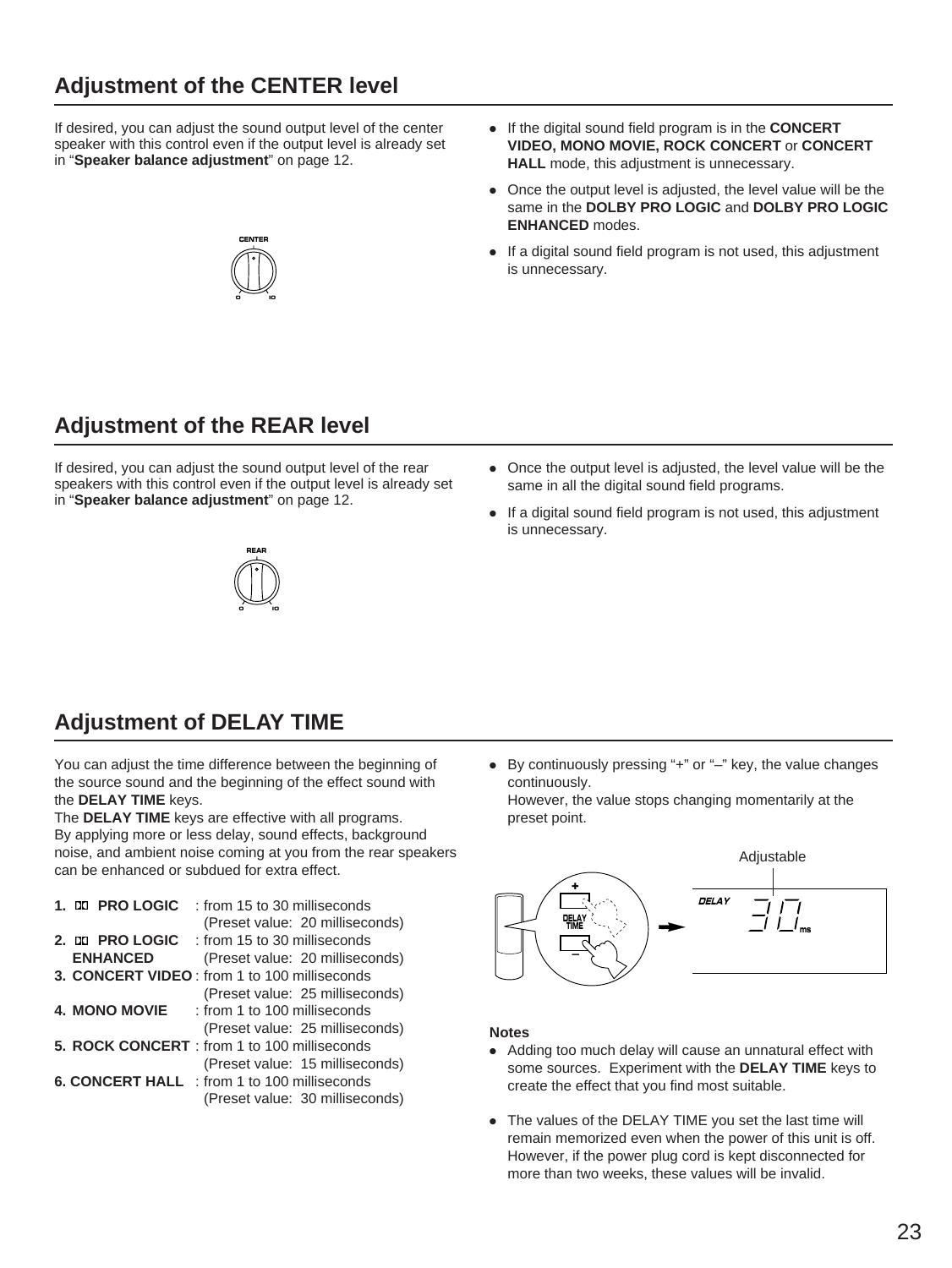## **SETTING THE SLEEP TIMER**

If you use the SLEEP timer of this unit, you can set this unit to be turned off automatically. When you are going to sleep while enjoying a broadcast or other desired input source, this timer function is helpful.

#### **Notes**

- The SLEEP timer can be controlled only with the remote control transmitter.
- The components on which the SLEEP timer is effective are the sources connected to a **SWITCHED OUTLET** on the rear panel of this unit.



### **To set the SLEEP time To cancel the selected SLEEP time**

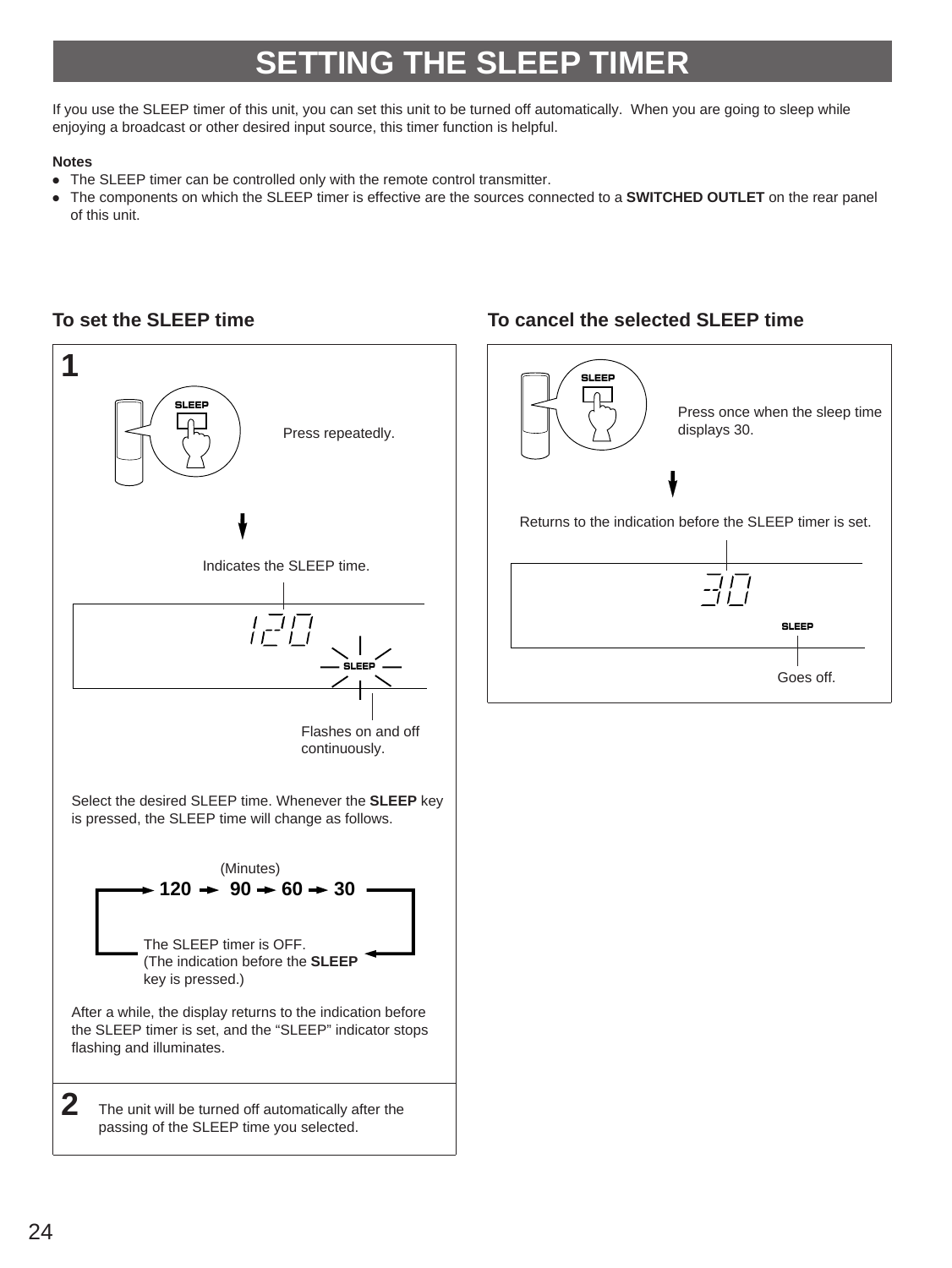## **REMOTE CONTROL TRANSMIT**

The remote control transmitter provided with this unit is designed to control all the most commonly used functions of the unit. If the CD player, turntable and tape deck connected to this unit are YAMAHA components, then this remote control transmitter will also control various functions of each component.

## **KEY FUNCTIONS**

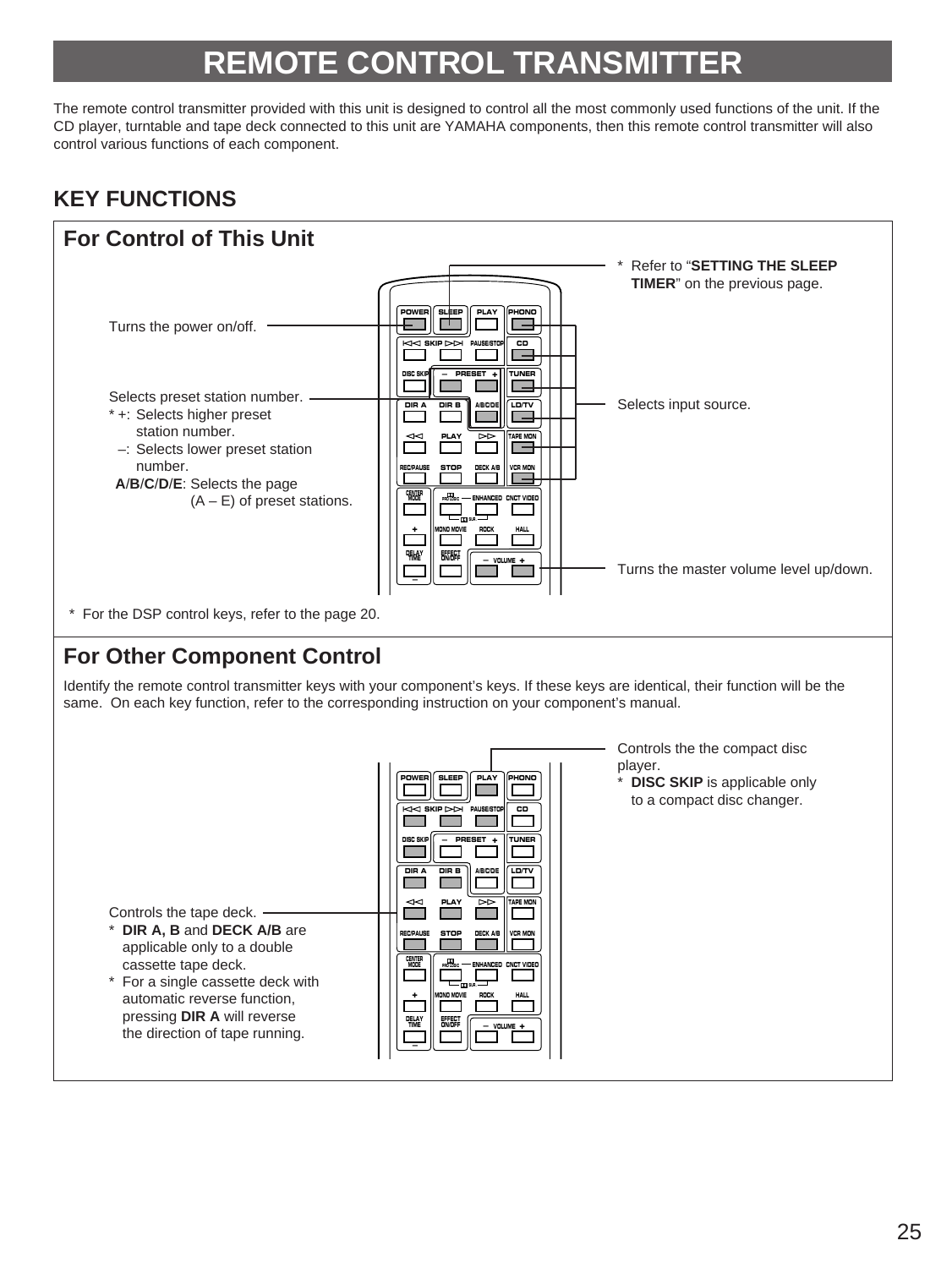**STANDBY** mode (Europe model only) While the power is on, pressing the **POWER** key on the remote control transmitter switches the unit to the **STANDBY** mode. (In this mode, the indicator is half illuminated.)



## **NOTES ABOUT THE REMOTE CONTROL TRANSMITTER**

#### **Battery installation**



#### **Battery replacement**

If you find that the remote control transmitter must be used closer to the main unit, the batteries are weak. Replace both batteries with new ones.

#### **Notes**

- Use only AA, R6, UM-3 batteries for replacement.
- Be sure the polarities are correct. (See the illustration inside the battery compartment.)
- Remove the batteries if the remote control transmitter will not be used for an extended period of time.
- If batteries leak, dispose of them immediately. Avoid touching the leaked material or letting it come in contact with clothing, etc. Clean the battery compartment thoroughly before installing new batteries.

#### **Remote control transmitter operation range**



#### **Notes**

- There should be no large obstacles between the remote control transmitter and the main unit.
- If the remote control sensor is directly illuminated by strong lighting (especially an inverter type of fluorescent lamp etc.), it might cause the remote control transmitter not to work correctly. In this case, reposition the main unit to avoid direct lighting.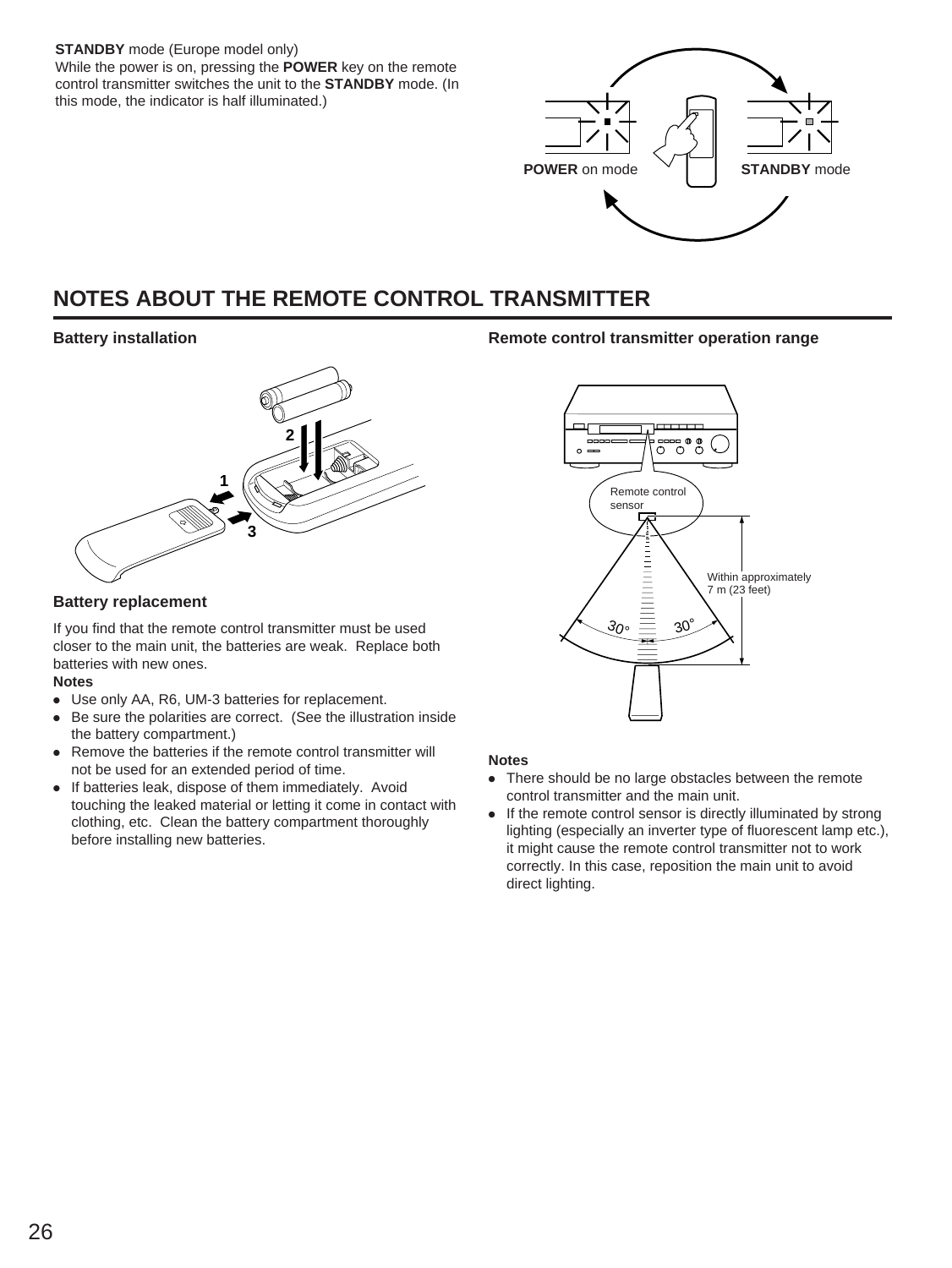## **TROUBLESHOOTING**

If the unit fails to operate normally, check the following points to determine whether the fault can be corrected by the simple measures suggested. If it cannot be corrected, or if the fault is not listed in the SYMPTOM column, disconnect the power cord and contact your authorized YAMAHA dealer or service center for help.

|                               | <b>SYMPTOM</b>                                                                                                                         | <b>CAUSE</b>                                                                                                                                               | <b>REMEDY</b>                                                                                                       |
|-------------------------------|----------------------------------------------------------------------------------------------------------------------------------------|------------------------------------------------------------------------------------------------------------------------------------------------------------|---------------------------------------------------------------------------------------------------------------------|
|                               | The unit fails to turn on when the POWER<br>switch is pressed.                                                                         | Power cord is not plugged in or is not completely<br>inserted.                                                                                             | Firmly plug in the power cord.                                                                                      |
|                               | No sound or no picture.                                                                                                                | Incorrect output cord connections.                                                                                                                         | Connect the cords properly. If the problem persists,<br>the cords may be defective.                                 |
|                               |                                                                                                                                        | Appropriate input selector is not pressed.                                                                                                                 | Press the appropriate input selector corresponding<br>to the input source.                                          |
|                               | The sound suddenly goes off.                                                                                                           | The protection circuit has activated because of<br>short circuit etc.                                                                                      | Turning the unit off and then on will reset the<br>protection circuit.                                              |
|                               | Only one side speaker outputs the sound.                                                                                               | Incorrect setting of the BALANCE control.                                                                                                                  | Adjust it to the appropriate position.                                                                              |
|                               |                                                                                                                                        | Incorrect cord connection.                                                                                                                                 | Connect the cord properly. If the problem persists,<br>the cables may be defective.                                 |
|                               | Sound "hums".                                                                                                                          | Incorrect cord connections.                                                                                                                                | Firmly connect the audio plugs. If the problem<br>persists, the cords may be defective.                             |
| Amplifier                     |                                                                                                                                        | No connection from the turntable to the GND<br>terminal.                                                                                                   | Make the GND connection between the turntable<br>and this unit.                                                     |
|                               | The volume level is low while playing a record.                                                                                        | The record is being played on a turntable with an<br>MC cartridge.                                                                                         | The player should be connected to the unit through<br>the MC head amplifier.                                        |
|                               | The volume level cannot be increased, or<br>sound is distorted.                                                                        | The power to the component connected to the REC<br>OUT terminals of this unit is off.                                                                      | Turn the power to the component on.                                                                                 |
|                               | No sound from the rear speakers.                                                                                                       | The sound output level to the rear speakers is set<br>to $0.$                                                                                              | Turn up the sound output level with the REAR level<br>control.                                                      |
|                               |                                                                                                                                        | The monaural sound source is played in DOLBY<br>PRO LOGIC or DOLBY PRO LOGIC ENHANCED<br>mode.                                                             | Select another program suitable for the monaural<br>sound source.                                                   |
|                               | No sound from the center speaker.                                                                                                      | The sound output level to the center speaker is set<br>to 0.                                                                                               | Turn up the sound output level with the CENTER<br>level control.                                                    |
|                               |                                                                                                                                        | The center mode is in PHANTOM mode.                                                                                                                        | Select NORMAL or WIDE.                                                                                              |
|                               |                                                                                                                                        | Incorrect sound field program selection.                                                                                                                   | Select the appropriate program.                                                                                     |
|                               |                                                                                                                                        | No sound field program is selected.                                                                                                                        |                                                                                                                     |
|                               | FM stereo reception is noisy.                                                                                                          | Because of the characteristics of FM stereo<br>broadcasts, this is limited to cases where the<br>transmitter is too far away or the antenna input is poor. | Check the antenna connections.<br>Try using a multiple element FM antenna.                                          |
|                               | There is distortion and clear reception cannot<br>be obtained even with a good FM antenna.                                             | There is multipath interference.                                                                                                                           | Adjust antenna placement to eliminate multipath<br>interference.                                                    |
|                               | A desired station cannot be tuned in with Auto<br>tuning.                                                                              | The station is too weak.                                                                                                                                   | Use Manual tuning mode.<br>Use a high quality directional FM antenna.                                               |
|                               | A desired station cannot be tuned in with Auto<br>tuning.                                                                              | Weak signal or loose antenna connections.                                                                                                                  | Tighten the AM loop antenna connections and<br>rotate it for best reception.                                        |
|                               |                                                                                                                                        |                                                                                                                                                            | Use Manual tuning mode.                                                                                             |
| kΜ                            | There are continuous crackling and hissing<br>noises.                                                                                  | Noises will result from ligtning, fluorescent lamps,<br>motors, thermostats and other electrical equipment.                                                | Use an outdoor antenna and a ground wire. This<br>will help somewhat but it is difficult to eliminate all<br>noise. |
|                               | There are buzzing and whining noises<br>(especially in the evening).                                                                   | A television set is being used nearby.                                                                                                                     | Move the television away.                                                                                           |
| Remote control<br>transmitter | The remote control transmitter does not work.                                                                                          | Direct sunlight or lighting (of an inverter type of<br>flourescent lamp etc.) is striking the remote control<br>sensor of the main unit.                   | Change the position of the main unit.                                                                               |
|                               |                                                                                                                                        | The batteries of this remote control transmitter are<br>too weak.                                                                                          | Replace the batteries with new ones.                                                                                |
| Others                        | The sound is degraded when monitoring is<br>performed by using the headphones connected<br>to the compact disc player or cassette deck | The power to this unit is off.                                                                                                                             | Turn the power to this unit on.                                                                                     |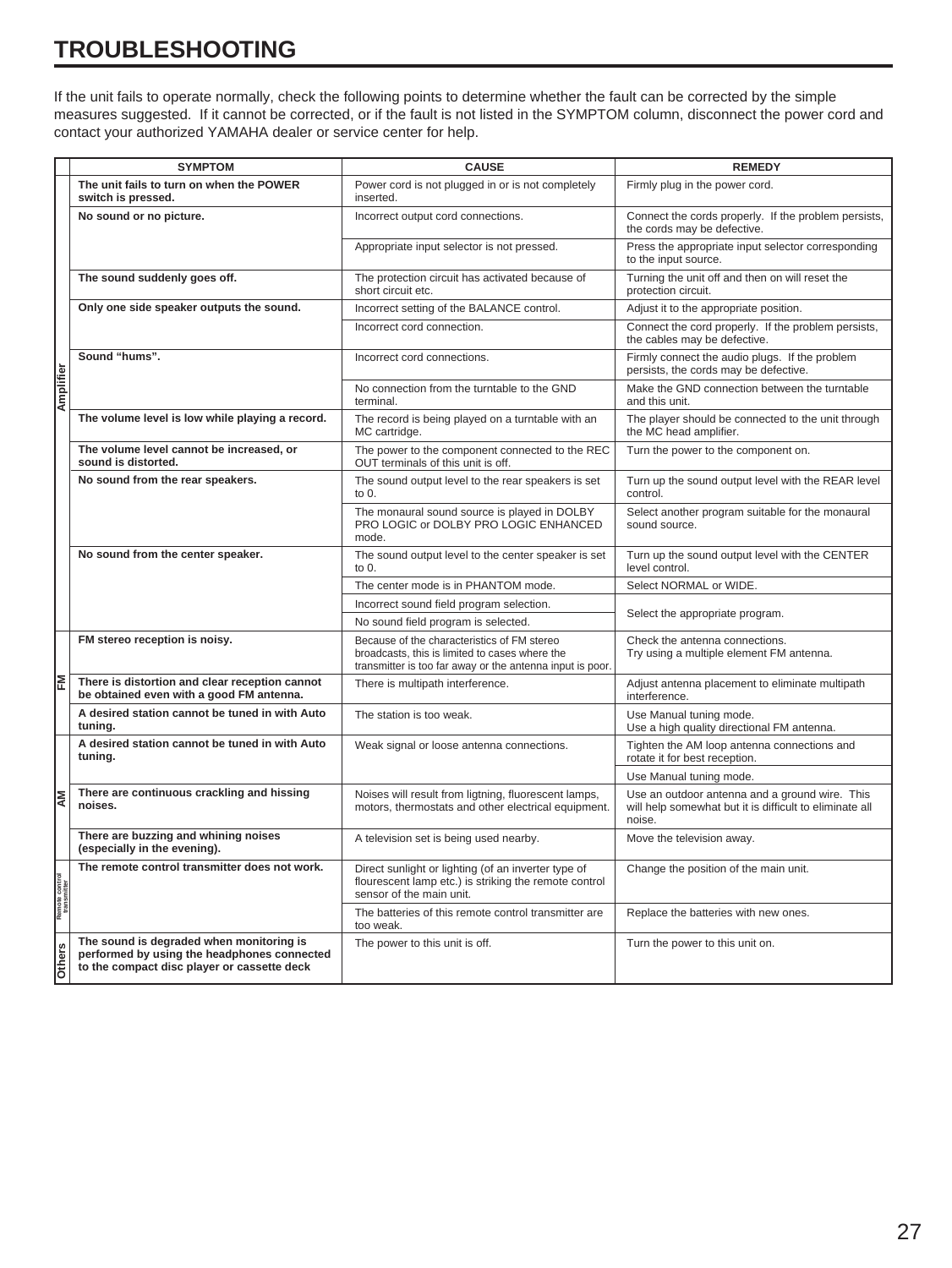## **SPECIFICATIONS**

#### **AUDIO SECTION**

| Minimum RMS Output Power per Channel        |
|---------------------------------------------|
| Front L. R                                  |
| 8 ohms, 1 kHz, 0.09% THD                    |
| [U.S.A. model]80W+80W                       |
| 8 ohms, 20 Hz to 20 kHz, 0.04% THD          |
| [Canada model] 55W+55W                      |
| Center                                      |
| 8 ohms, 1 kHz, 0.1% THD                     |
|                                             |
|                                             |
| Rear L, R                                   |
| 8 ohms, 1 kHz, 0.7% THD15W+15W              |
| Dynamic Power per Channel                   |
| (by IHF Dynamic Headroom measuring          |
| method)                                     |
| 8/6/4/2 ohms                                |
| [U.S.A. model] 100/140/190/220W             |
| [Canada model]95/120/140/160W               |
| Damping factor                              |
|                                             |
| Input Sensitivity/Impedance                 |
| PHONO MM2.5 mV/47 k-ohms                    |
| CD/TAPE/LD-TV/VCR150 mV/47 k-ohms           |
| Maximum Input Signal (1 kHz, 0.01% THD)     |
|                                             |
| Headphone Jack Rated Output/Impedance       |
| [U.S.A. model]                              |
| (8 ohms, 1 kHz, 0.09% THD)                  |
|                                             |
| Impedance 390 ohms                          |
| [Canada model]                              |
| (8 ohms, 20 Hz to 20 kHz, 0.04% THD)        |
|                                             |
| Impedance 390 ohms                          |
| Frequency Response (20 Hz to 20 kHz)        |
| CD/TAPE/LD-TV/VCR 0±0.5 dB                  |
| RIAA Equalization Deviation                 |
|                                             |
| Total Harmonic Distortion (20 Hz to 20 kHz) |
| PHONO MM to REC OUT (1V)0.02%               |
| CD/TAPE/LD-TV/VCR to SP OUT                 |
|                                             |

| Signal-to-Noise Ratio (IHF-A Network)<br>PHONO MM (5 mV Input Shorted) 82 dB<br>CD/TAPE/LD-TV/VCR (Input Shorted) |
|-------------------------------------------------------------------------------------------------------------------|
| Residual Noise (IHF-A Network) 140 µV                                                                             |
|                                                                                                                   |
| Channel Separation (Vol. -30 dB)<br>PHONO MM (Input Shorted 1 kHz) 60 dB                                          |
| CD/TAPE/LD-TV/VCR                                                                                                 |
| (Input 5.1 k-ohms Terminated 1 kHz)                                                                               |
|                                                                                                                   |
| <b>Tone Control Characteristics</b>                                                                               |
| BASS:<br>Boost/cut±10 dB (50 Hz)                                                                                  |
| (Turnover Frequency)                                                                                              |
|                                                                                                                   |
| TREBLE: Boost/cut±10 dB (20 kHz)                                                                                  |
| (Turnover Frequency)                                                                                              |
|                                                                                                                   |
|                                                                                                                   |
| <b>FM SECTION</b>                                                                                                 |
| Tuning Range87.5 to 107.9 MHz                                                                                     |
| 50 dB Quieting Sensitivity (IHF, 75 ohms)                                                                         |
|                                                                                                                   |
|                                                                                                                   |
| Usable Sensitivity (75 ohms)                                                                                      |
| (30 dB S/N Quieting, 1 kHz, 100% mod.)                                                                            |
| Image Response Ratio45 dB                                                                                         |
|                                                                                                                   |
| Spurious Response Ratio70 dB                                                                                      |
| AM Suppression Ratio55 dB                                                                                         |
|                                                                                                                   |
| Alternate Channel Selectivity 85 dB                                                                               |

(IHF) Mono/Stereo ....................80 dB/75 dB

Mono/Stereo (1 kHz).......................0.1/0.2% Stereo Separation (40 kHz Dev.) ...........50 dB

30 Hz to 13 kHz .............................0 ±0.5 dB 20 Hz to 15 kHz .............................0 ±1.5 dB

Signal-to-Noise Ratio

Harmonic Distortion

Frequency Response

#### **AM SECTION**

| Tuning Range 530 to 1,710 kHz |  |
|-------------------------------|--|
|                               |  |
|                               |  |
|                               |  |
|                               |  |
| Spurious Response Ratio50 dB  |  |
|                               |  |

#### AUDIO SECTION

| Output Level/Impedance |  |
|------------------------|--|
| FM (100% mod., 1 kHz)  |  |
|                        |  |
| AM (30% mod., 400 Hz)  |  |
|                        |  |

#### **GENERAL**

| <b>Power Supply</b>                        |
|--------------------------------------------|
| [U.S.A. and Canada models]                 |
|                                            |
| <b>Power Consumption</b>                   |
|                                            |
| [Canada model] 345 VA, 240W                |
| <b>AC Outlets</b>                          |
| 2 SWITCHED OUTLETS                         |
| [U.S.A. and Canada models]                 |
|                                            |
| Dimensions (W x H x D)                     |
| 435 x 126 x 298 mm                         |
| $(17-1/8" \times 4-15/16" \times 11-3/4")$ |
| Weight8.2 kg (18 lbs. 1 oz.)               |
|                                            |
| Indoor FM antenna                          |
| Remote control transmitter                 |
| <b>Batteries</b>                           |
|                                            |

Specifications are subject to change without notice.